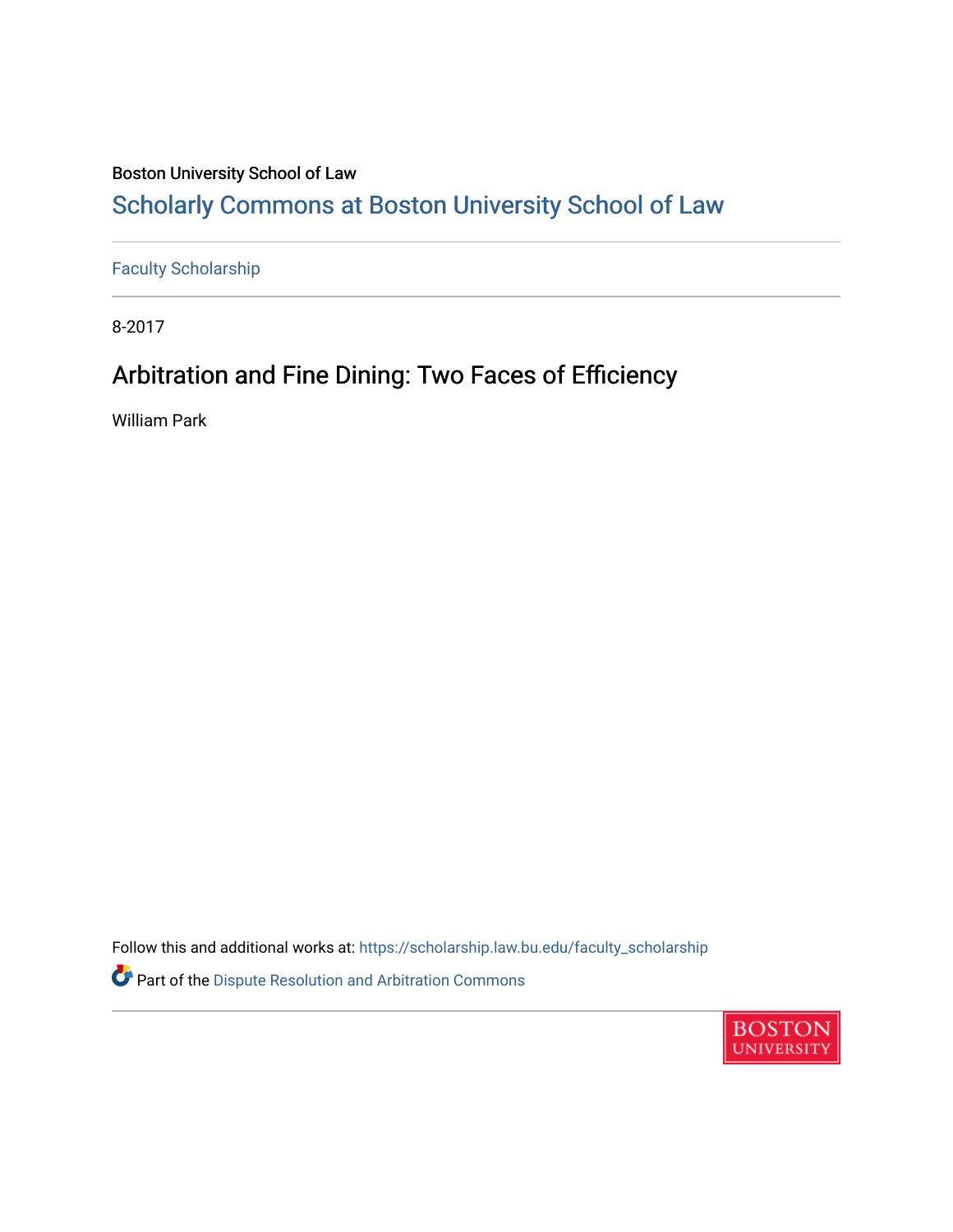

# **ARBITRATION AND FINE DINING**

Boston University School of Law Public Law & Legal Theory Paper No. 17-25

In *Festschrift für Pierre Karrer* (2017)

William W. Park Boston University School of Law

This paper can be downloaded without charge at:

<http://www.bu.edu/law/faculty-scholarship/working-paper-series/>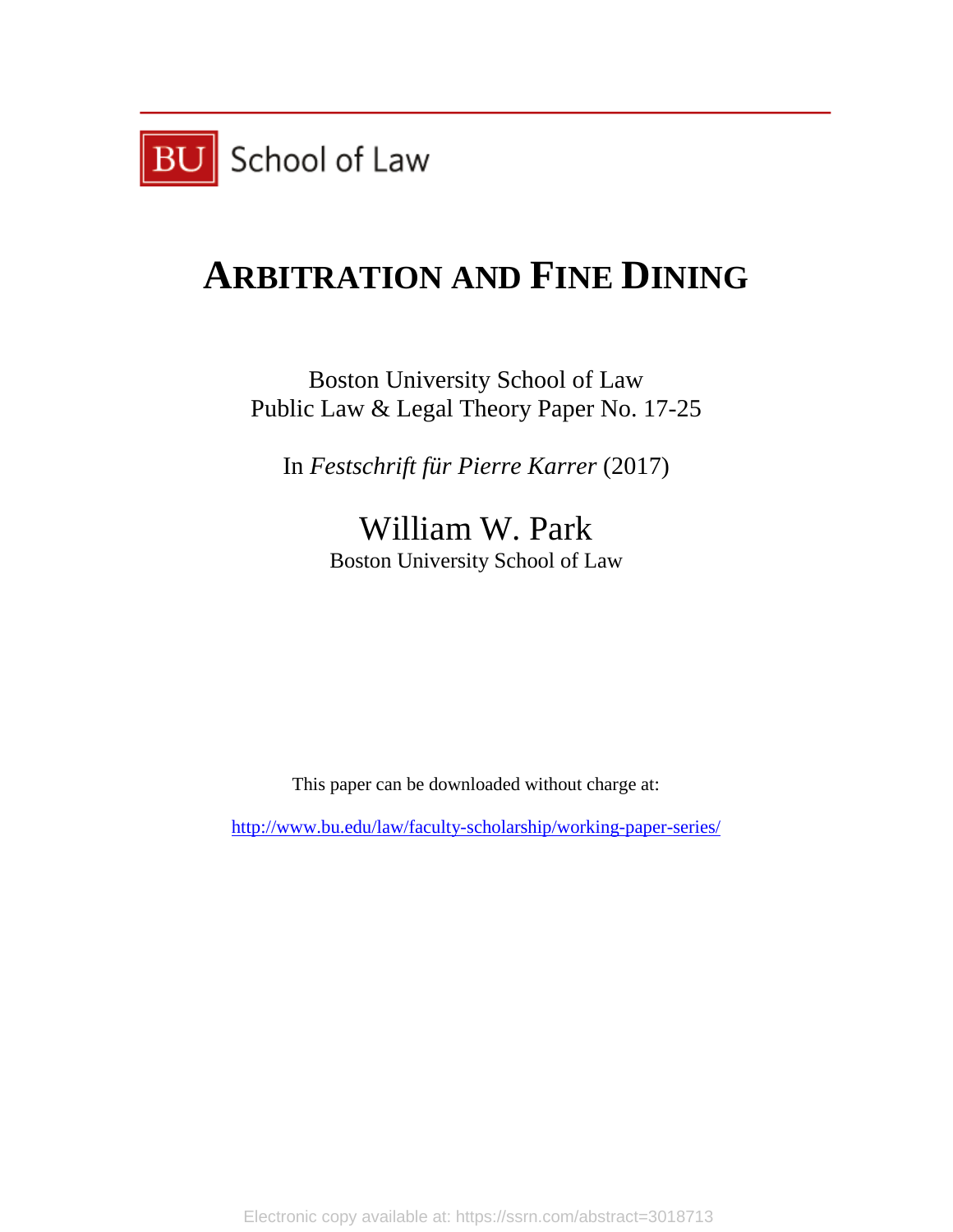From THE POWERS AND DUTIES OF AN ARBITRATOR: LIBER AMICORUM PIERRE A KARRER 249 (P. Shaughnessy & Sherlin Tung eds. 2017)

#### **Arbitration and Fine Dining: Two Faces of Efficiency**

William W. Park[\\*](#page-2-2)

Tout ce qui est excessif devient insignifiant.<sup>\*\*</sup>

| $\mathbf{I}$ . |         |  |
|----------------|---------|--|
| $A_{\cdot}$    |         |  |
| <b>B.</b>      |         |  |
|                |         |  |
| A.             |         |  |
| $B_{\cdot}$    |         |  |
|                |         |  |
|                | $2^{+}$ |  |
|                |         |  |
| A.             |         |  |
| $\mathbf{B}$ . |         |  |
|                | $1_{-}$ |  |
|                |         |  |
|                |         |  |
|                |         |  |
|                |         |  |

- <span id="page-2-1"></span><span id="page-2-0"></span>I. The Parties' Legitimate Arbitrations
	- A. Rival Goals

Aiming to provide fine dining, a restaurant chef will pay attention to several goals, not

all of which marry well one with another. Guests must not wait too long for their meal. Yet

a good dish often takes time to prepare. The wine list should offer quality and choice, but

without being pretentious or overpriced.

Shortcomings in any one area could turn dinner into disappointment. Few points will

be scored if tasty cuisine arrives two hours late, even assuming the customer has not departed

in the interim. Prompt service will rarely save bad food. The evening would be ruined by a

<span id="page-2-2"></span> <sup>\*</sup> Professor of Law, Boston University. Copyright © William W. Park, 2016. Helpful research assistance was provided by Maria Slobodchikova.

<span id="page-2-3"></span><sup>\*\*</sup> Charles Maurice de Talleyrand-Périgord, Prince de Talleyrand. ("The excessive becomes insignificant.")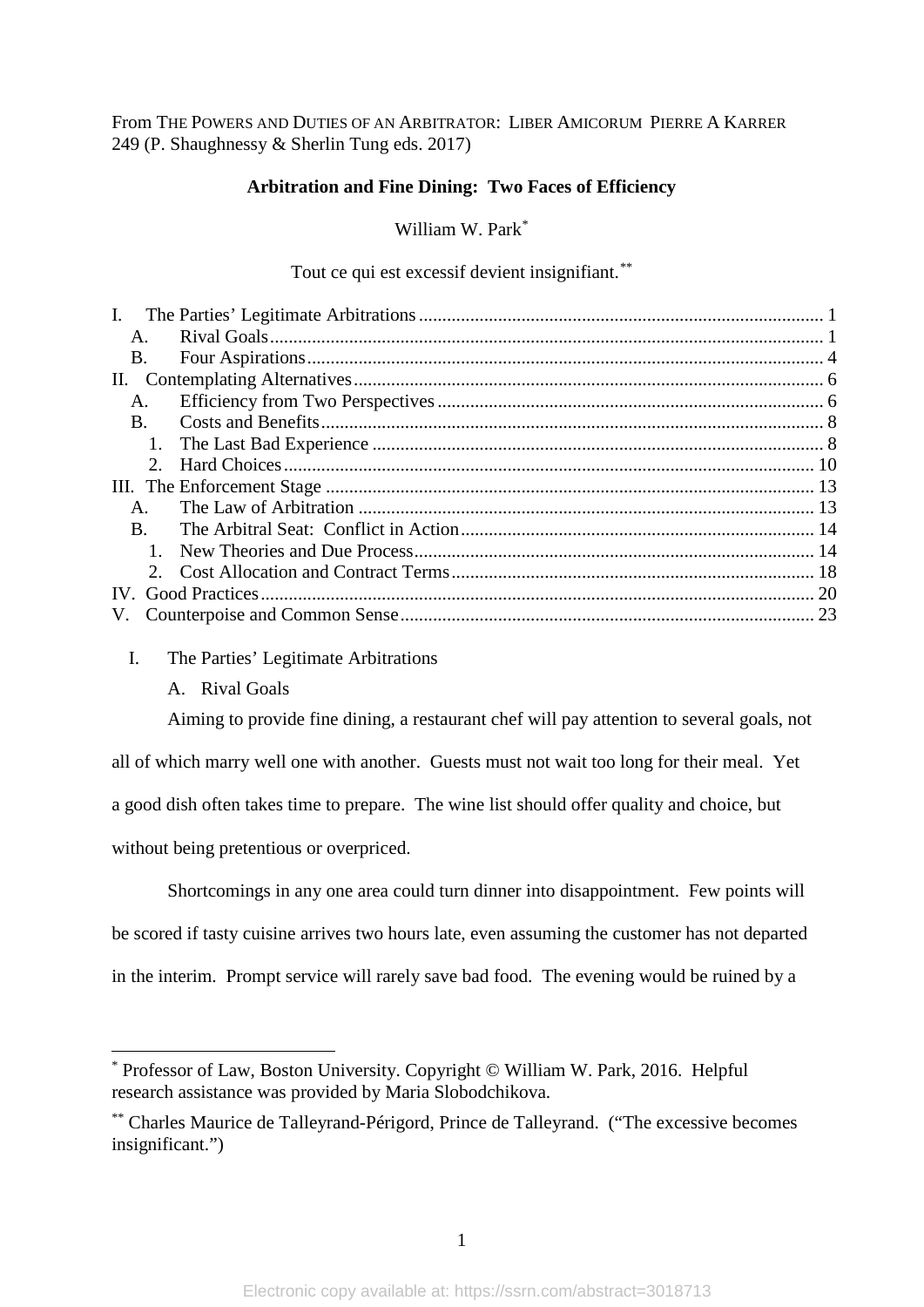chef who had become preoccupied with any single aspect of fine dining, to the exclusion of the others.

To amplify Talleyrand's observation, the excessive may become not only insignificant, but also counterproductive. Too much emphasis on speed can affect food preparation. An obsession with preparation upsets timely service. Either way, the customer leaves with a grievance.

Like most analogies, comparisons between arbitration and dining will limp badly. Few business managers relish a lawsuit in the way they enjoy an evening with friends at a good restaurant. Yet like dining, arbitral proceedings implicate proportionality and balance among a multitude of factors which can make the experience better or worse.

As we shall explore in a moment, several elements play key roles in evaluation of any arbitration: accuracy, fairness, cost and time, and award enforceability.<sup>[1](#page-3-0)</sup> An inevitable tension exists among these fundamentals. Decisions reached quickly and cheaply will not do an arbitrator much honor if wrong on the substantive merits. A correct result provides little satisfaction to a prevailing party if refused recognition because the arbitrators denied due process or exceeded their jurisdiction.

Many discussions of arbitration focus on efficiency in its slimmest sense, isolating speed and economy from the other elements necessary for the legitimacy of the process. Time and cost are portrayed as enemies, rather than trade-offs in the pursuit of a fair process leading to an accurate and enforceable result.

In this connection, arbitration is often painted as having been infected with poor case management making the process too much like litigation. Critics say that arbitration has lost the "quick, cheap and cheerful" tone that made it popular back when commercial men (as

<span id="page-3-0"></span> $\frac{1}{1}$ <sup>1</sup> For a list of other arbitrator attributes which play into the mix of good (or bad) arbitration, see Thomas Clay, *L'Arbitre est-il un être normal?*, in L'EXIGENCE DE JUSTICE: MÉLANGES EN L'HONNEUR DE ROBERT BADINTER 225 (Dalloz 2016).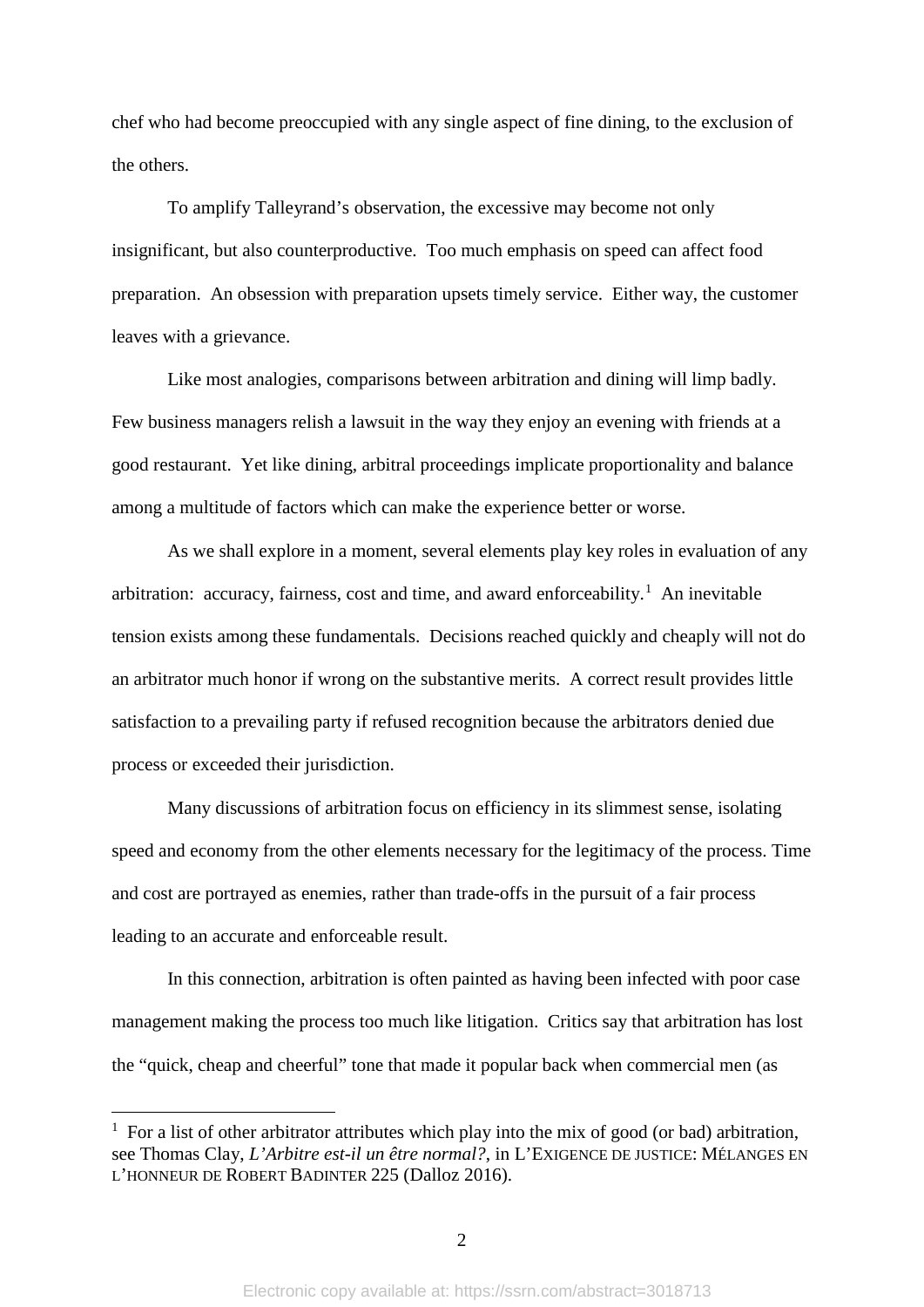they inevitably were in those days) visited a warehouse to sniff the corn before lunch, then retired to deliberate with a good bottle of Bordeaux before meeting the parties that afternoon to scold the seller for failing to deliver "Grade A" grain.

Today however, economic disputes rarely yield themselves to the clarity of oldfashioned grain purchases in an imagined golden age of simple arbitration. Although there may be some relatively simple questions (analogous to an umpire calling a baseball player "out" as he slides into home plate), many more will require serious expert testimony on accounting, legal or engineering matters; they may relate to lost profits, competition , taxation, capitalized expenditures, or power plant operation. Controversies may involve long-term energy supply, bio-technology licenses, and multi-party construction projects. Dramatically-changed circumstances may be invoked as a defense to contract performance. Or one side may seek to pierce the corporate veil between a modestly capitalized subsidiary and its better funded parent.

When international elements infuse arbitration, choice-of-law analysis will often play a key role in proper decision-making. For such cases, finding the right answer in a fair fashion may not always be cheap and quick. Unless arbitrators have prejudged the questions presented to them (hardly a recipe for good proceedings) answering complex questions usually takes time.<sup>[2](#page-4-0)</sup>

To some extent, arbitration has become a victim of its own success, as the arbitral process moves beyond the simplicity of earlier days, finding acceptance as a commercially preferred path to decide significant business disputes. Expectations of procedural simplicity often breed disappointment in the context of adjudicatory reality.

<span id="page-4-0"></span> $\frac{1}{2}$  One recalls the Latin maxim *Veritas filia temporis* (truth is the daughter of time) attributed by a second century Roman grammarian to an unnamed predecessor. "Alius quidam veterum poetarum, cuius nomen mihi nunc memoriae non est, Veritatem Temporis filiam esse dixit." (Another ancient poet, whose name I have forgotten, said that Truth was the daughter of Time.) Aulus Gellius, Noctes Atticae, XII.11.7.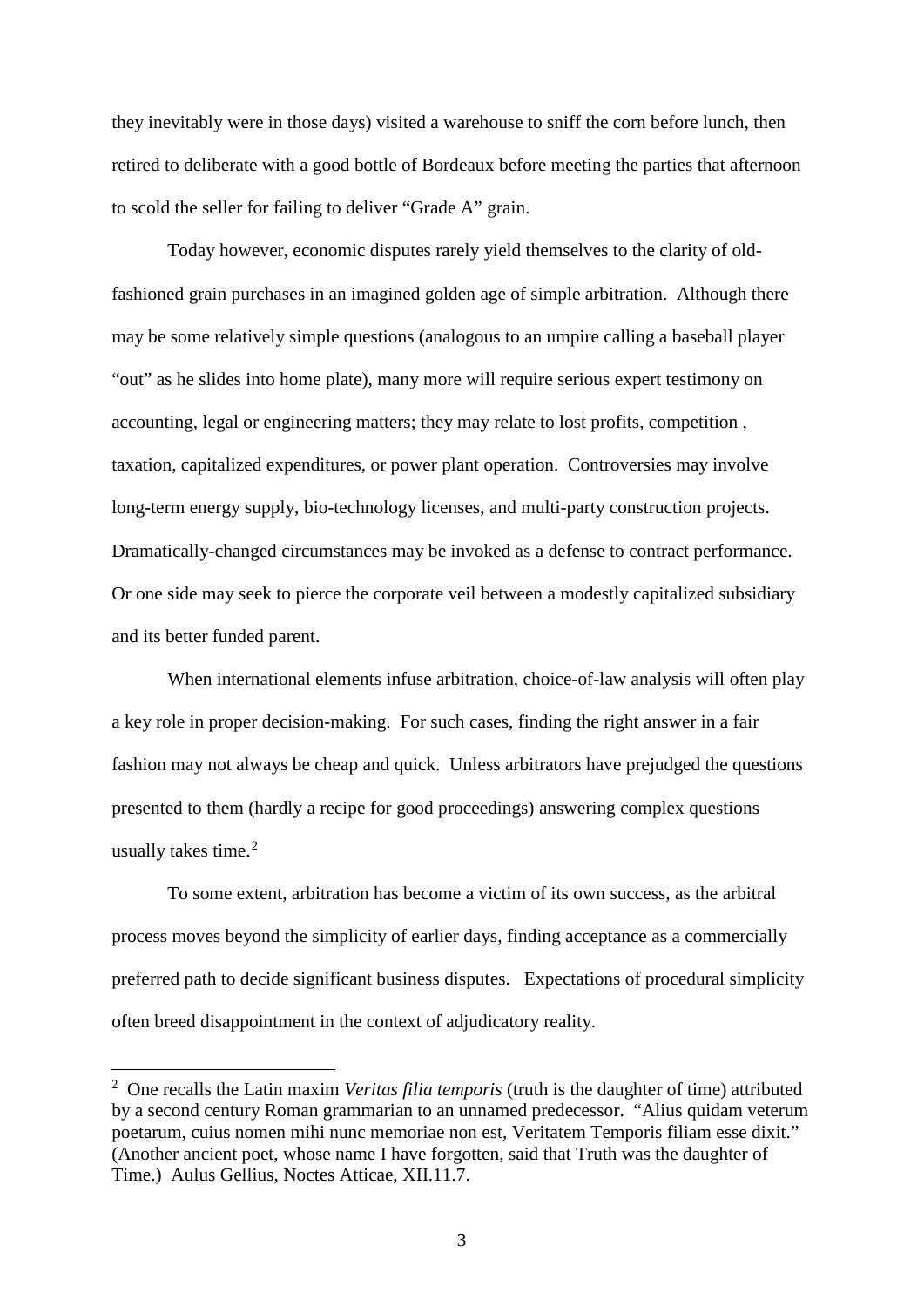In the best of all possible worlds, experienced arbitrators will find ways to meet all goals with equal robustness. Yet the best of all words frequently eludes us, thus requiring occasional compromise and concession, a matter to which we shall now turn in greater detail.

#### B. Four Aspirations

<span id="page-5-0"></span>In his novel *The Three Musketeers,* Alexander Dumas features a trio of brave comrades who sought to guard their king and serve the queen, all the while living by the motto "All for one, one for all". Similarly, the aspirations of a good arbitrator comprise three core goals: accuracy, fairness and efficiency. Together these duties join in service to a relatively predictable and neutral dispute resolution process promoting the type of economic cooperation enhanced by reliable vindication of ex ante expectations.

The first aim of arbitration must be accuracy in the sense of "getting it right" when determining the facts and applying the law. Award accuracy implicates fidelity to the text of the contract and the context of the relevant bargain. The arbitrator should aim to get as near as reasonably possible to an understanding of what actually happened between the litigants and how the pertinent legal norms apply to the controverted events.<sup>[3](#page-5-1)</sup> Not an absolute truth as might exist in the mind of an omniscient God; but rather a reasonably correct picture of the controverted events, words, and norms that affect claims and defenses. The good arbitrator recognizes that although a perfect understanding of disputed facts often proves elusive, some answers are more correct than others.

<span id="page-5-1"></span> <sup>3</sup> That awards are not generally subject to judicial review for inaccuracy *per se* in no way diminishes an arbitrator's duty to seek the right result. Arbitration would be a poor form of justice if the process aimed only at satisfying minimum standards for judicial annulment. In modern arbitration law, the limitations on grounds for judicial review (which generally do not include mistake of law or fact as such) derive from respect for the parties' bargain to have the merits of their dispute decided by an arbitrator rather than a judge. See generally, William W. Park, *Explaining Arbitration Law*, in DEFINING ISSUES IN INTERNATIONAL ARBITRATION: CELEBRATING 100 YEARS OF THE CHARTERED INSTITUTE OF ARBITRATORS 7 (Julio César Betancourt, ed. 2016).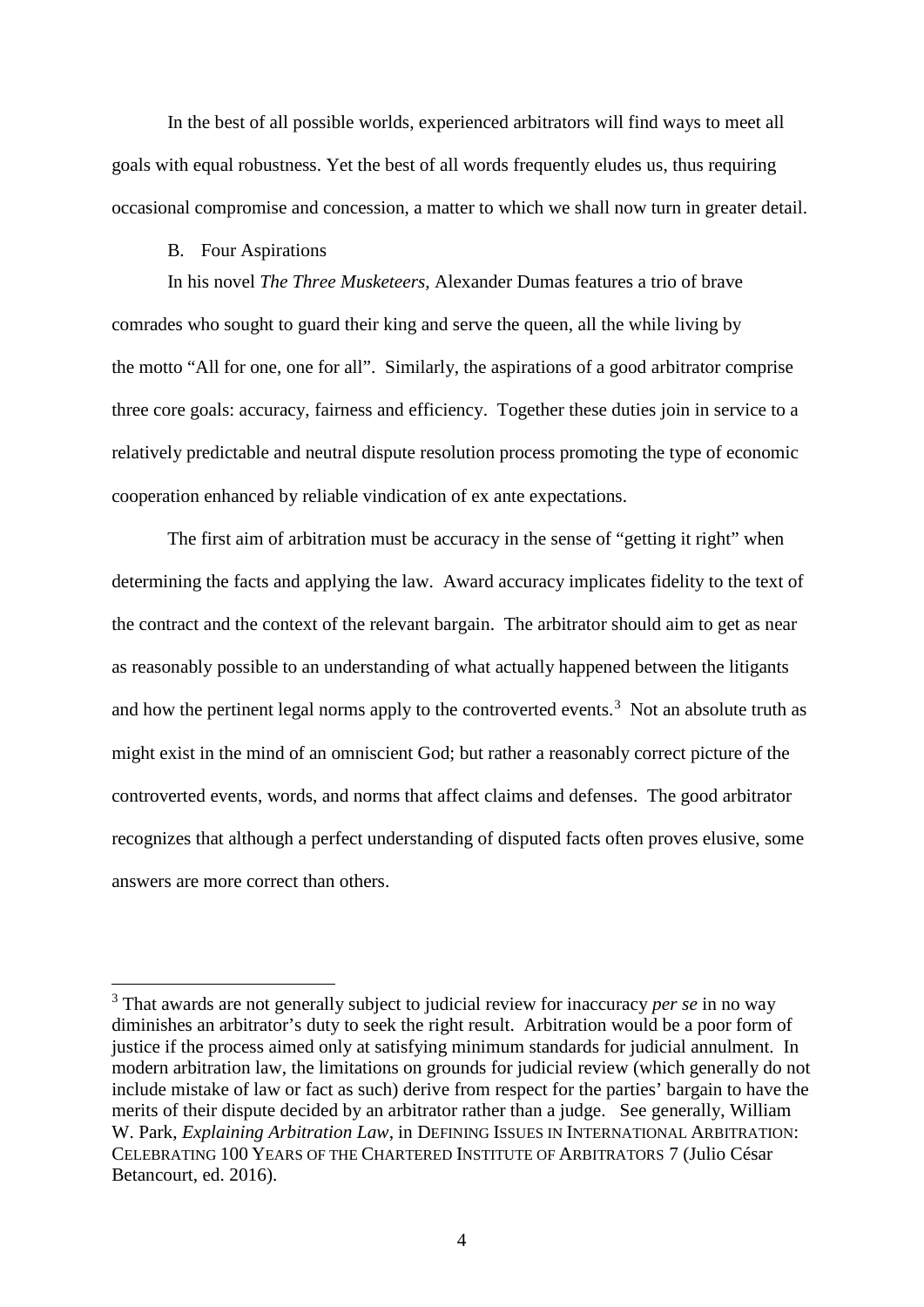Second, the process must be fair. In the context of arbitration, the capacious notion of "fairness" incorporates several elements: to hear before deciding, often called "due process" or "natural' justice" in the Anglo-American legal world, and *principe du contradictoire* in Francophone legal systems; to respect the contours of arbitral jurisdiction, whether by reason of the relevant contract or some public policy constraint; and to remain impartial and independent. Litigants should expect a decision by arbitrators who avoid pre-judgment, remain unbiased, and demonstrate respect for the limits of their authority, whether fixed by contract, statute or treaty.

Thirdly, arbitrators should aim to avoid undue time and cost, with the devil in the detail surrounding the adjective "undue". One person's delay might be another's due process. As discussed shortly, the efficiency of an arbitration in the narrow sense (low cost and high speed) must be evaluated against broader notions of efficiency related to the choice of procedures appropriate to the case at hand..

Readers of *The Three Musketeers* will remember that the novel's three initial heroes (Athos, Porthos and Aramis) found themselves joined by a fourth comrade named d'Artagnan, a poor but courageous nobleman from Gascony who hoped to enter the King's Guards and fight beside his friends. Likewise, the catalogue of arbitrator duties includes an additional aspiration: the award should be enforceable.

Enforceability, the "fourth musketeer" of arbitral duties, touches the interaction of arbitrators and courts, implicating vigilance in promoting an arbitral process that leads to something more than a mere piece of paper. Prevailing litigants expect arbitrators to avoid grounds for annulment or non-recognition by judicial authorities called to review the award.<sup>[4](#page-6-0)</sup>

<span id="page-6-0"></span> $\frac{1}{4}$  $<sup>4</sup>$  This duty of enforceability has been underscored in institutional arbitration rules. Article 35</sup> of the ICC Rules provides: "In all matters not expressly provided for in these Rules, the [ICC] Court and the Arbitral Tribunal shall ... make every effort to make sure that the Award is enforceable at law." Likewise, the LCIA Rules provide in Article 32.2: "In all matters not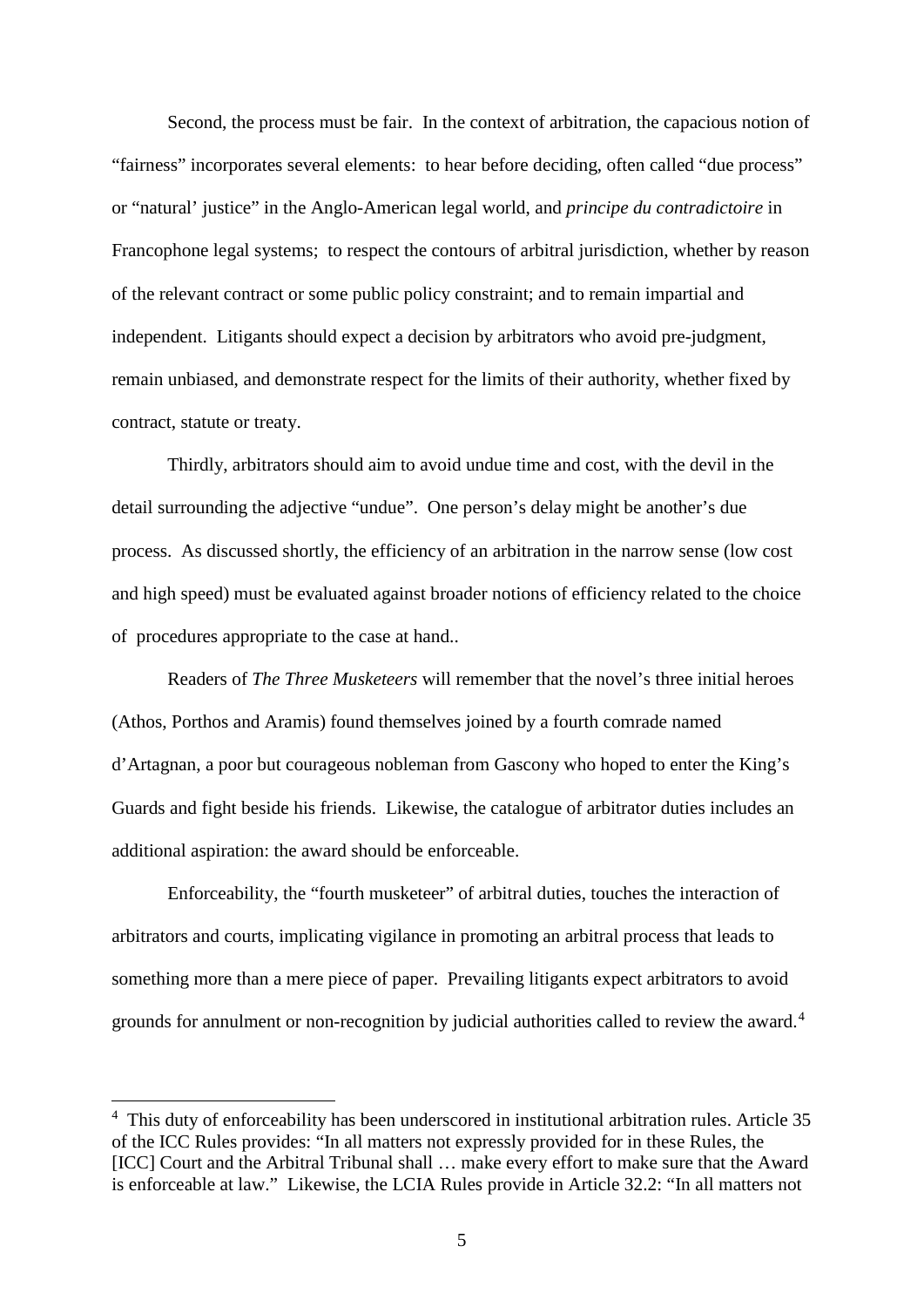Award defects which taint enforceability would normally include breach of due process, excess of authority, and disregard of mandatory legal norms.

Any thoughtful observer will note that these four aspirations of a good arbitrator will often conflict with one another. Granting an opportunity for more testimony, or additional document production, might enhance procedural fairness, perhaps also furthering substantive accuracy by providing the arbitrator supplemental information on which to base a decision. Yet the potential benefit comes at a cost: delay and extra expense. In turn, any attempt to economize by denying more testimony or document production could lead to challenge of the award by the aggrieved party.

When alternatives seem finely balanced, how does an arbitrator proceed? Does a thumb on the scale tilt for fairness and accuracy, or for efficiency? To these matters we shall now turn.

<span id="page-7-1"></span><span id="page-7-0"></span>II. Contemplating Alternatives

-

A. Efficiency from Two Perspectives

In its popular usage, efficiency has come to mean doing things quick and cheap. A process tends to be perceived as efficient if the expense is low and the speed is high.

In arbitration, this narrow definition sometimes runs counter to broader notions of efficiency that implicate effective case management. Arbitrators are expected to craft processes appropriate to the circumstances and proportional to what is at stake. Except for lawyers with a very bad case, arbitration rarely wins accolades for being effective when the proceedings go so fast that the arbitrators lack an adequate opportunity to appreciate evidence and argument. Nor would the prevailing party consider a proceeding efficient if the award ends up being annulled for lack of due process. By contrast, a fair process will usually be accepted as legitimate, even by the side receiving the rough side of the award.

expressly provided for in these Rules, the LCIA Court, the Arbitral Tribunal and the parties shall … make every reasonable effort to ensure that an award is legally enforceable."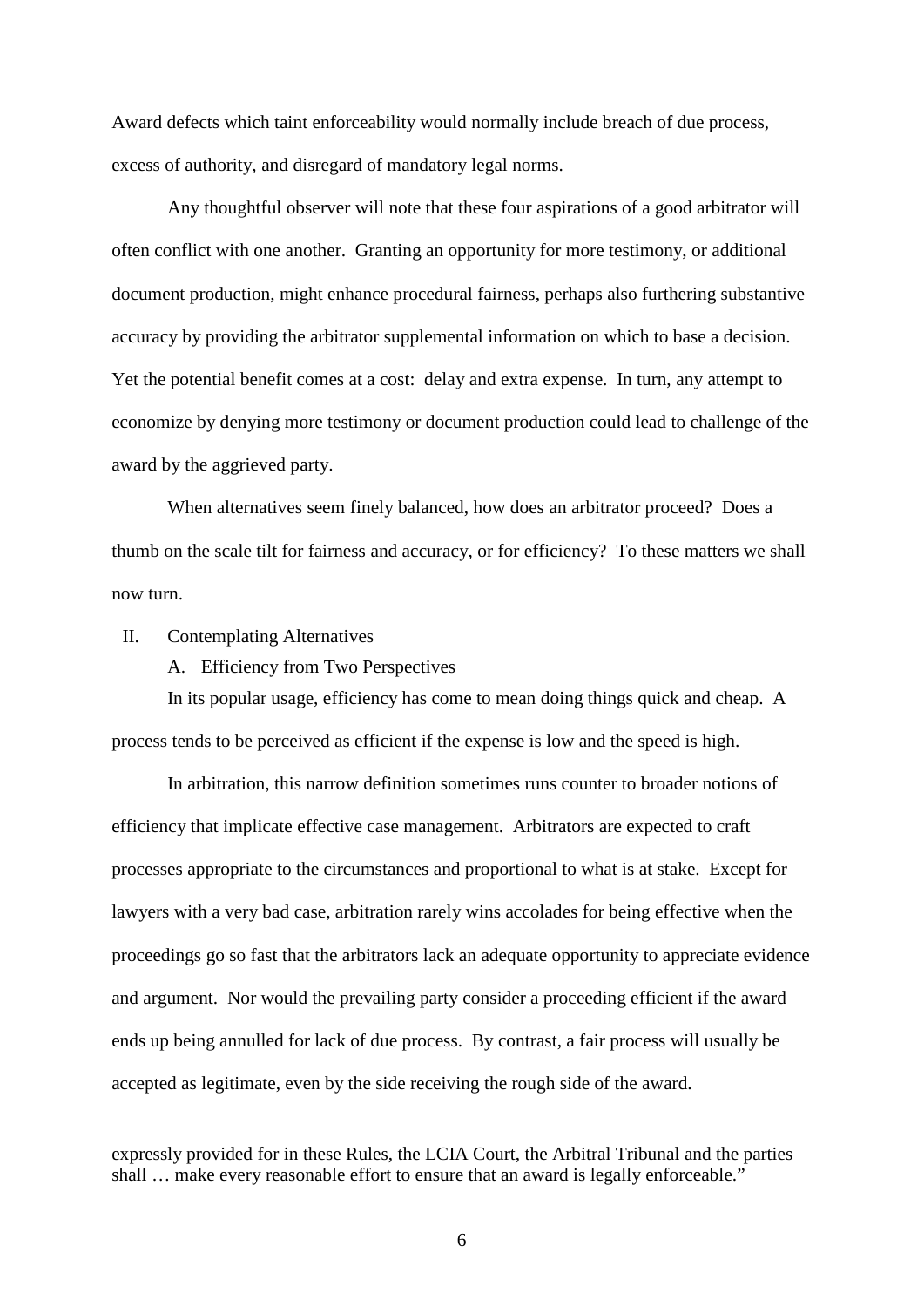Saving time and money (the narrower sense of efficiency) constitutes a means to an end, not the goal itself. The ultimate objective of good case management lies in fixing a process that suits the case.<sup>[5](#page-8-0)</sup> Like the restaurant chef in our opening scenario, arbitrators can spoil things by acting so rapidly as to serving bad food even if arrives quickly.

Seen in this larger context, the juxtaposition of fairness and efficiency may prove a false conflict. Fairness requires some measure of efficiency, since justice too long delayed becomes justice denied. Likewise, without fairness an arbitral proceeding would hardly be efficient, since it would fail to deliver a key element of the desired product: a sense that justice had been respected.

A paradigm articulation of this tension presents itself in Section 33(1) of the 1996 English Arbitration Act, which directs arbitrators to: (i) act fairly and impartially as between the parties, giving each party a reasonable opportunity of putting his case and dealing with that of his opponent, and (ii) adopt procedures suitable to the circumstances of the particular case, avoiding unnecessary delay or expense, so as to provide a fair means for the resolution of the matters falling to be determined.<sup>[6](#page-8-1)</sup>

These competing directives provide convenient hooks for counsel to hang procedural arguments, either for or against applications to bifurcate, to compel disclosure, or to move deadlines. However, they contain little inherent guidance on how the arbitrator should weigh competing aims, a nuanced task which generally benefits from an experience level sufficient to guide the tribunal on shared expectations of fairness in the community of arbitration users. Promoting an optimum administration of justice often proves to be an art more than a science,

<span id="page-8-0"></span> $<sup>5</sup>$  In this connection, see generally Fabien Gélinas & Clément Camion, Efficiency and Values</sup> in the Constitution of Civil Procedure, 4 (Issue 2) International Journal of Procedural Law 202 (2014). In both commercial settings and investor-state disputes, serious public interests are implicated by reliability, in the sense of promoting positive economic cooperation.

<span id="page-8-1"></span> $6$  On the interaction between an arbitrator's discretion to craft proceedings and the elements of due process in the context of the 1996 Act, see William W. Park, Two Faces of Progress: Fairness and Flexibility in Arbitral Procedure, 23 *Arb. Int'l* 499 (2007).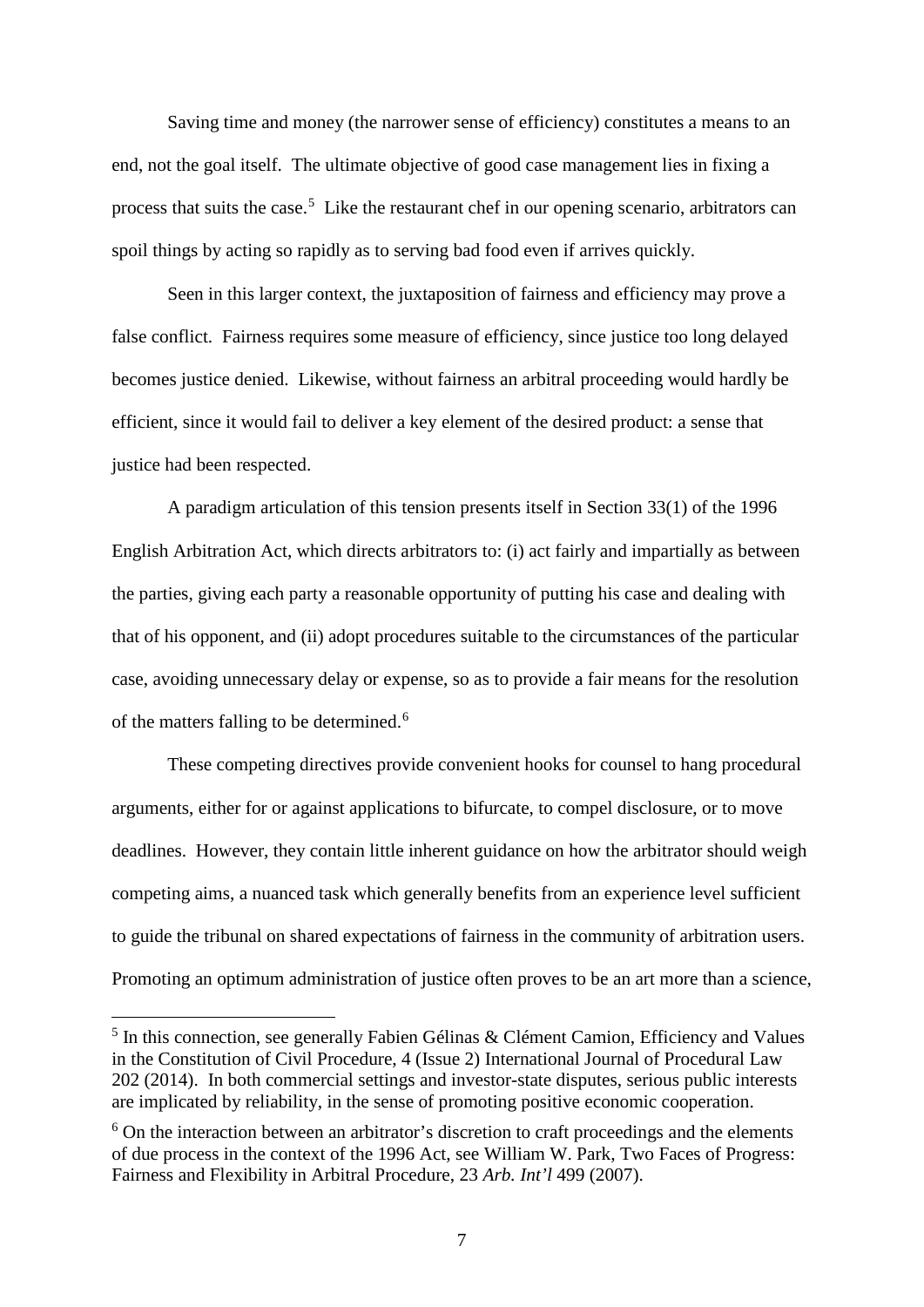with a delicate counterpoise among aims such as speed, economy, accuracy, fairness and enforceability.

<span id="page-9-0"></span>B. Costs and Benefits

1. The Last Bad Experience

<span id="page-9-1"></span>Rightly or wrongly, much current commentary puts the spotlight on efficiency in its narrow sense, as related to time and cost. Less thought seems to be given to the broader contexts in which speed and economy can operate to the detriment of due process, accuracy and enforceability. [7](#page-9-2)

One reason might be that basic fairness has become a "given" to be assured by the judicial supervision of curial courts monitoring the integrity of arbitral proceedings at the time an award receives confirmation or recognition.<sup>[8](#page-9-3)</sup> In addition, the details of each dispute must be considered when questioning the accuracy of an award or the proportionality of a procedural measure.

By contrast, complaints about time and cost require less robust analysis. The confidentiality of proceedings makes it difficult to discuss details about alternative ways to do things, or the optimum paths to equilibrium among various elements of legitimate decision-making. Although thoughtful arbitrators make efforts to "square the circle" so as to

<span id="page-9-2"></span> $7 A 2010$  study by the Corporate Counsel International Arbitration Group found that 100% of corporate counsel think arbitration takes too long, and 69% think it costs too much. Lucy Reed, More on Corporate Criticism of International Arbitration, Kluwer Arbitration Blog (16 July 2010), http://kluwerarbitrationblog.com (blaming delays in arbitral proceedings on the limited availability of top-tier arbitrators and their "excessive concern for due process"). Another study, co-sponsored by a major law firm and a London university, suggested that 50% of the participating respondents were dissatisfied with the performance of arbitrators in international arbitration. See *2010 International Arbitration Survey: Choices in International Arbitration*, White & Case LLP and School of International Arbitration (Queen Mary, University of London) (2010). The study follows an earlier survey sponsored by PriceWaterhouseCoopers.

<span id="page-9-3"></span><sup>&</sup>lt;sup>8</sup> Some scholars argue that there has been an overreaction to the prospect of award vacatur. See Klaus Peter Berger & J. Ole Jensen, *Due process paranoia and the procedural judgment rule: a safe harbor for procedural management decisions by international arbitrators*, 32 ARBITRATION INT'L 415 (2016).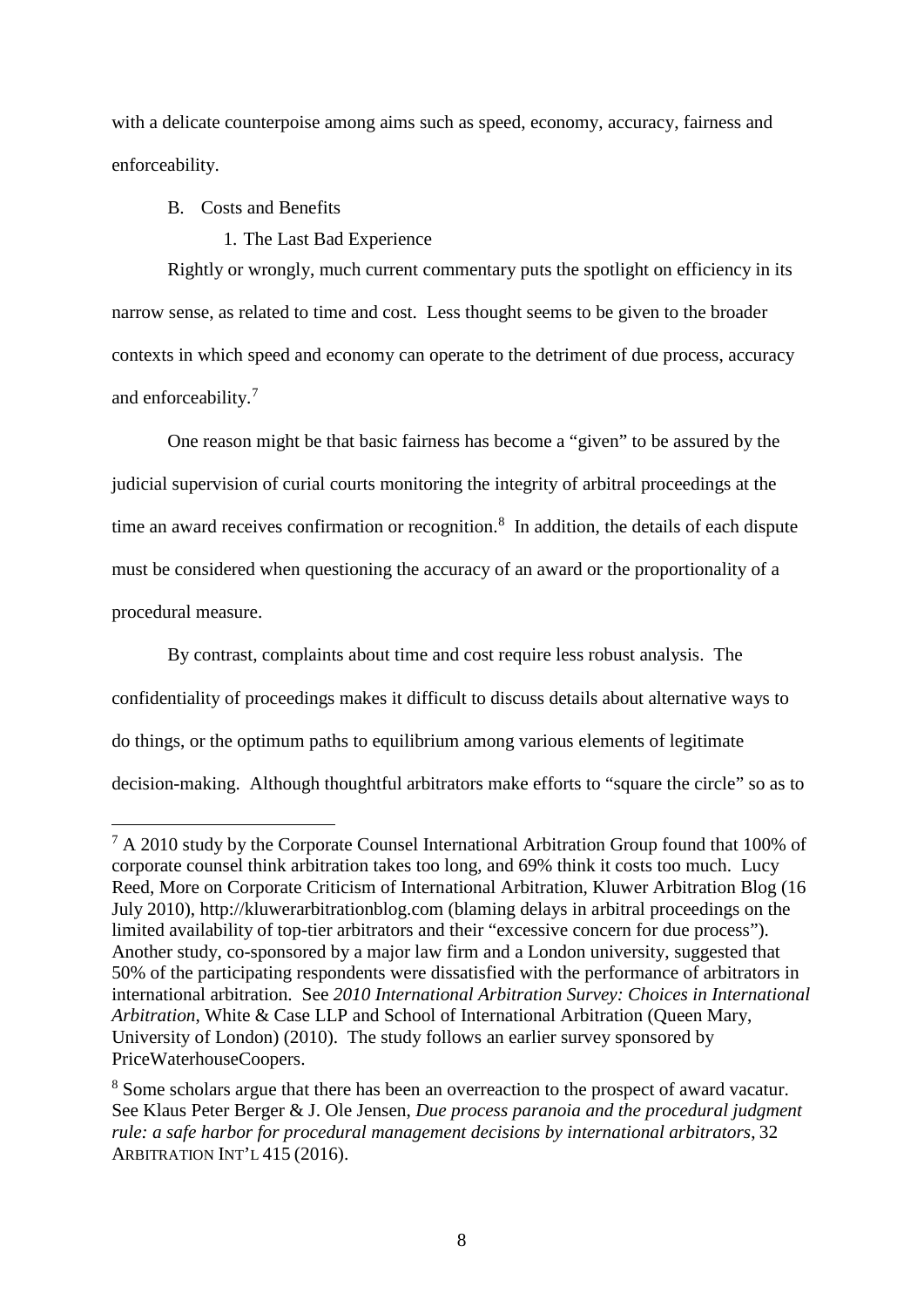reconcile these multiple conflicting goals, the reality of the conflicting tensions often dictates a result that disappoints the seekers of both curves an right angles.

As in many areas of life, $9$  the lodestar for evaluating arbitration often resides in some recent bad experience that overshadows other more positive incidents.<sup>[10](#page-10-1)</sup> The business manager who sees her case as wrongly decided will sense grievance that annulment actions cannot be filed for a simple mistake of fact and law, but lie only for breach of due process or excess of authority. By contrast, the corporate executive who just prevailed in an arbitration will likely feel frustrated that the losing side gets any right of court recourse at all, providing a second bite at the apple even for limited grounds. One lawyer feels aggrieved at failure to get an order for fuller document production, to obtain the hoped-for "smoking gun" that will destroy an adversary's case. By contrast, the recipient of the same discovery order will complain about the overly generous scope of the order that results in senseless waste of time and money combing company files.

Complaints about the efficiency of arbitration often follow similar lines. A claimant will remember that the case did not move as quickly as hoped, failing to recollect that its lawyers agreed to arbitrate in a country known for interventionist judicial proceedings. A respondent will complain about the high cost of having to defend against a meritless claim, forgetting that the proceedings were prolonged because its legal team insisted that without extensive document production their rights would be prejudiced.

<span id="page-10-0"></span><sup>&</sup>lt;sup>9</sup> The pattern does not limit itself to arbitration. In most supermarket suggestion boxes, complaints seem to outnumber compliments. Disappointed shoppers unable to find just the right brand of mustard usually feel more aggrieved, and thus are moved to express themselves. On the other hand, relatively few customers fill in such forms to express delight at finding the other 36 items on their shopping list.

<span id="page-10-1"></span><sup>&</sup>lt;sup>10</sup> Many thanks to my friend Jim Carter for introducing this insight, albeit in a slightly different format.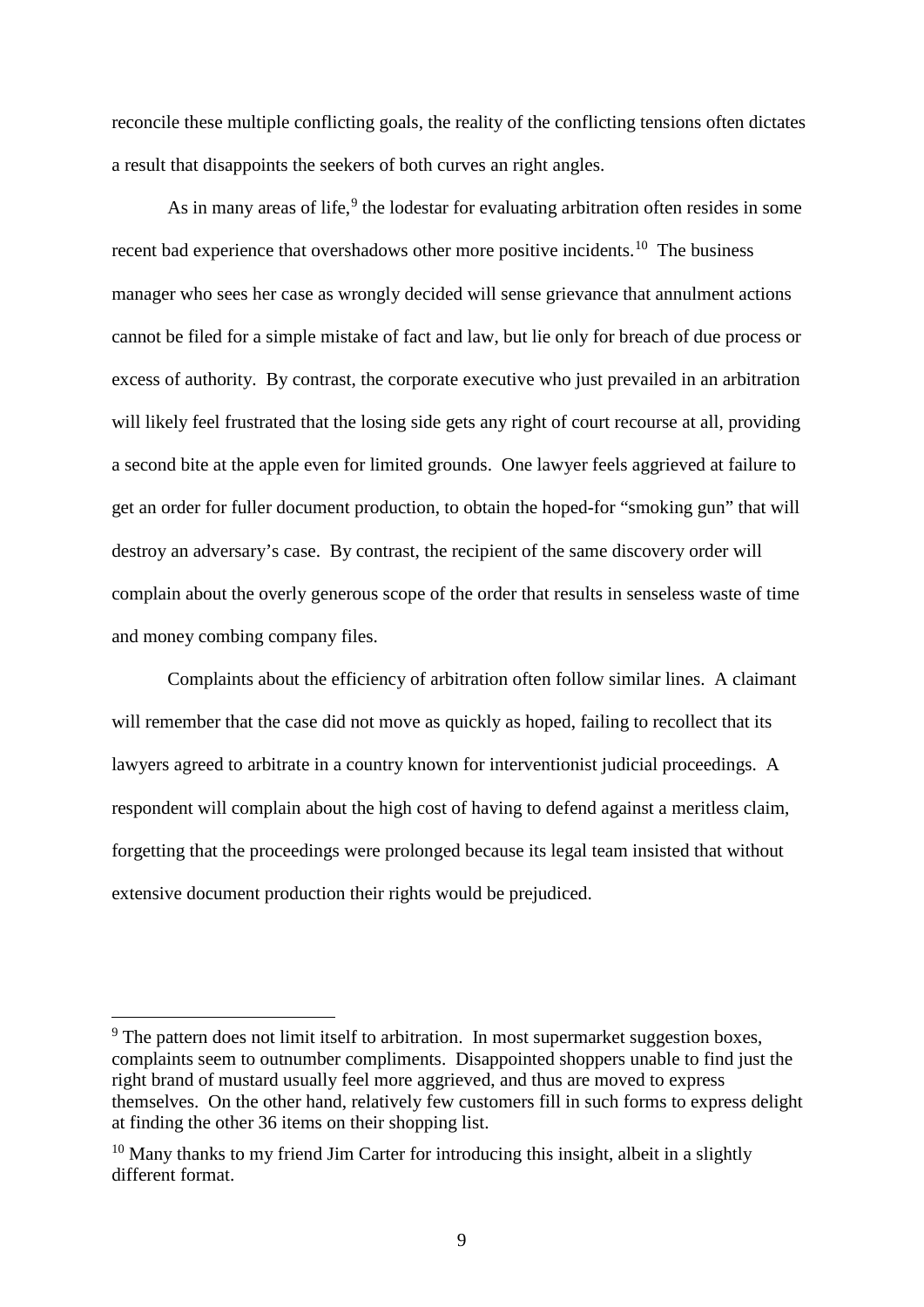#### 2. Hard Choices

#### a) Contract Drafting

<span id="page-11-0"></span>Reacting against bad experience sometimes runs in tandem with forgetfulness about our own role in making hard choices. Human nature being what it is, some critics of arbitration (and of arbitrators) forget that time and expense often derive from the very procedural features the parties adopted in an effort to enhance fairness and accuracy.

With a few keystrokes of the computer, contract drafters could adopt some simple adjustments to the standard arbitration clause that would substantially reduce the duration of proceedings and the money spent on legal fees. These changes might (i) provide for one rather than three arbitrators; (ii) ban document production; (iii) limit the size and number of briefs; and (iv) stipulate awards without detailed reasoning. The critics of undue time and cost might also lobby for legislation to eliminate annulment of awards at the arbitral seat, leaving the only judicial recourse at the place of enforcement itself.<sup>[11](#page-11-1)</sup>

Each innovation, however, would carry its own cost, drawing understandable resistance from large segments of the arbitration community. Three arbitrators make for a more rigorous process, as do comprehensive written reasons explaining the legal and factual underpinnings of a decision.<sup>12</sup> Document production reduces the possibility of an unjust result by enhancing the prospect that arbitrators will receive a fuller record, including previously undisclosed letter or emails unfavorable to one side's position. Thorough memorials enhance rigorous analysis. And the right to challenge a defective award where rendered presents the paradigm example of competing costs and benefits. A motion to vacate might add expense just after the award has been made; but even more money may be needed

<span id="page-11-1"></span> $11$  The late Professor Fouchard (among others) proposed such legislation two decades ago. *See generally* Philippe Fouchard, *La Portée internationale de l'annulation de la sentence arbitrale dans son pays d'origine*, 1997 REV. ARB. 329.

<span id="page-11-2"></span> $12$  More than once, arbitrators have found that initial conclusions "just won't write" during the award drafting exercise.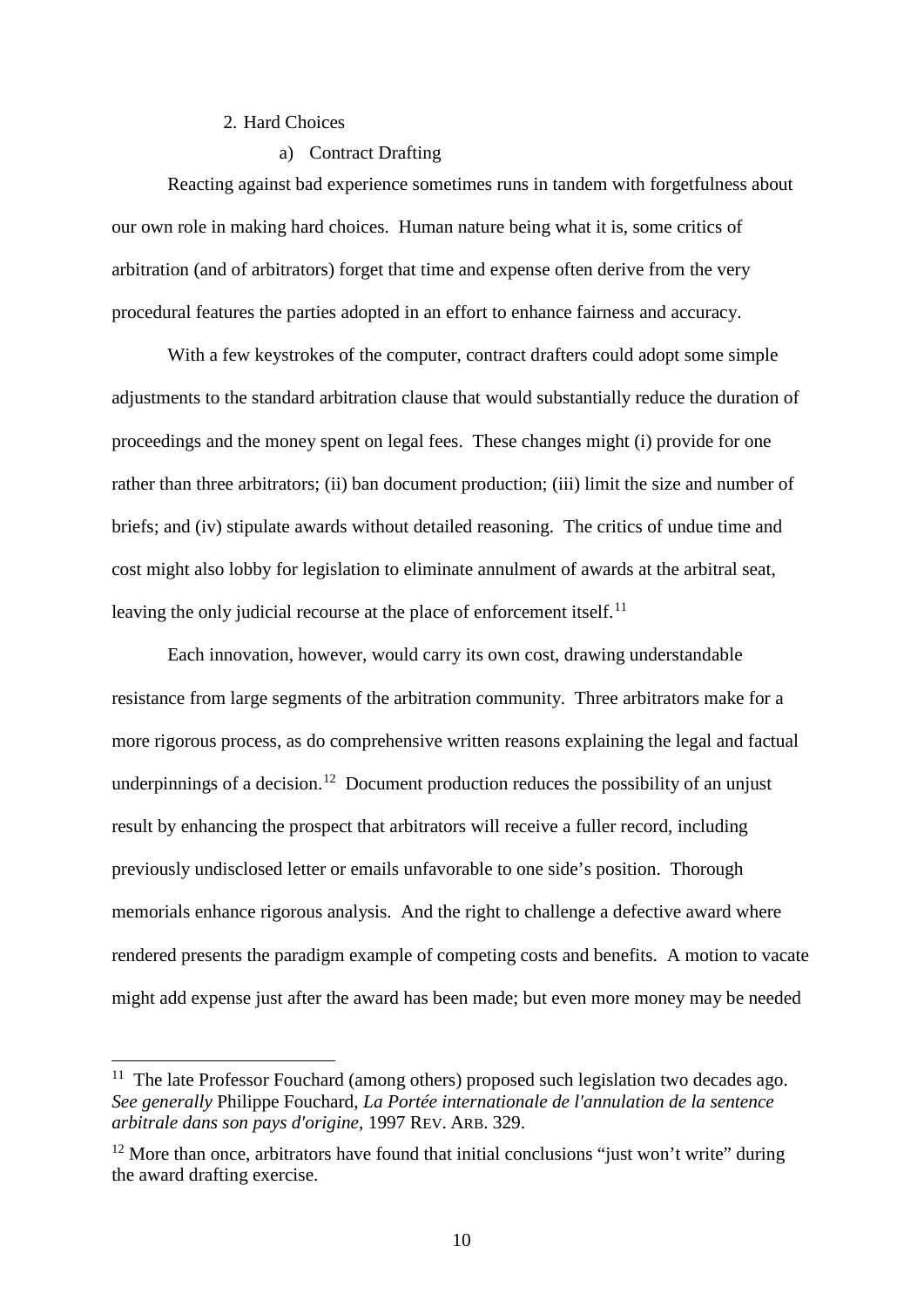to challenge a procedurally defective award in multiple enforcement actions around the world.

The chief downside of any over-simplification lies in the risk of diverting attention and thoughtful reflection from genuine quandaries that reside in the many procedural choices which implicate finely balanced costs and benefits. To bring the debate back to what actually goes on in real-life proceedings, it may be helpful to consider some of the common questions that resist facile analysis and blanket responses.

### b) A Laundry List of Dilemmas

The situations listed below exemplify some of the dilemmas facing arbitrators in

complex cases. Although perfect answers may prove elusive, some solutions will be better

than others in accommodating efficiency and fairness.

- Document production. A request for information exchange implicates time, money, and energy. However, losing the case by reason of not getting a key exhibit can be much worse. The arbitrator's dilemma lies in making decisions about relevancy and materiality before a case is fully understood.
- Reconsideration. Following a decision on document production, a dissatisfied party may seek reconsideration and ask for additional material to be disclosed. An automatic refusal to consider the request may result in injustice. Considering the application will in any event require time. If the motion is found to have merit, an order is made to produce additional documents, deadlines may need to be adjusted to take into account the time for one side to produce more documents and for the other side to study the material before the next submission. The addition of days given to the requesting party will likely trigger a call for "equal time" by the other side, sometimes putting hearing schedules in jeopardy.
- Bias. Challenges for arbitrator bias prove disruptive to timetables. Yet even less attractive would be a system with no mechanism to monitor the arbitrator's impartiality and independence.
- Hidden financiers. Concern about arbitrator conflict may lead to requests for disclosure of third-party funders. Addressing the request will take time, and may meet the objection, "What you don't know can't hurt you." Denying the application has its own costs. If it transpires that an arbitrator had links with the person paying bills for the prevailing party, the integrity of the process (if not the validity of the award) would doubtlessly be called into question, regardless of what the arbitrator actually knew at the time.
- Bifurcation. Deciding an issue on a preliminary basis (whether related to jurisdiction or liability) can add time and cost. However, a system would be quite unattractive if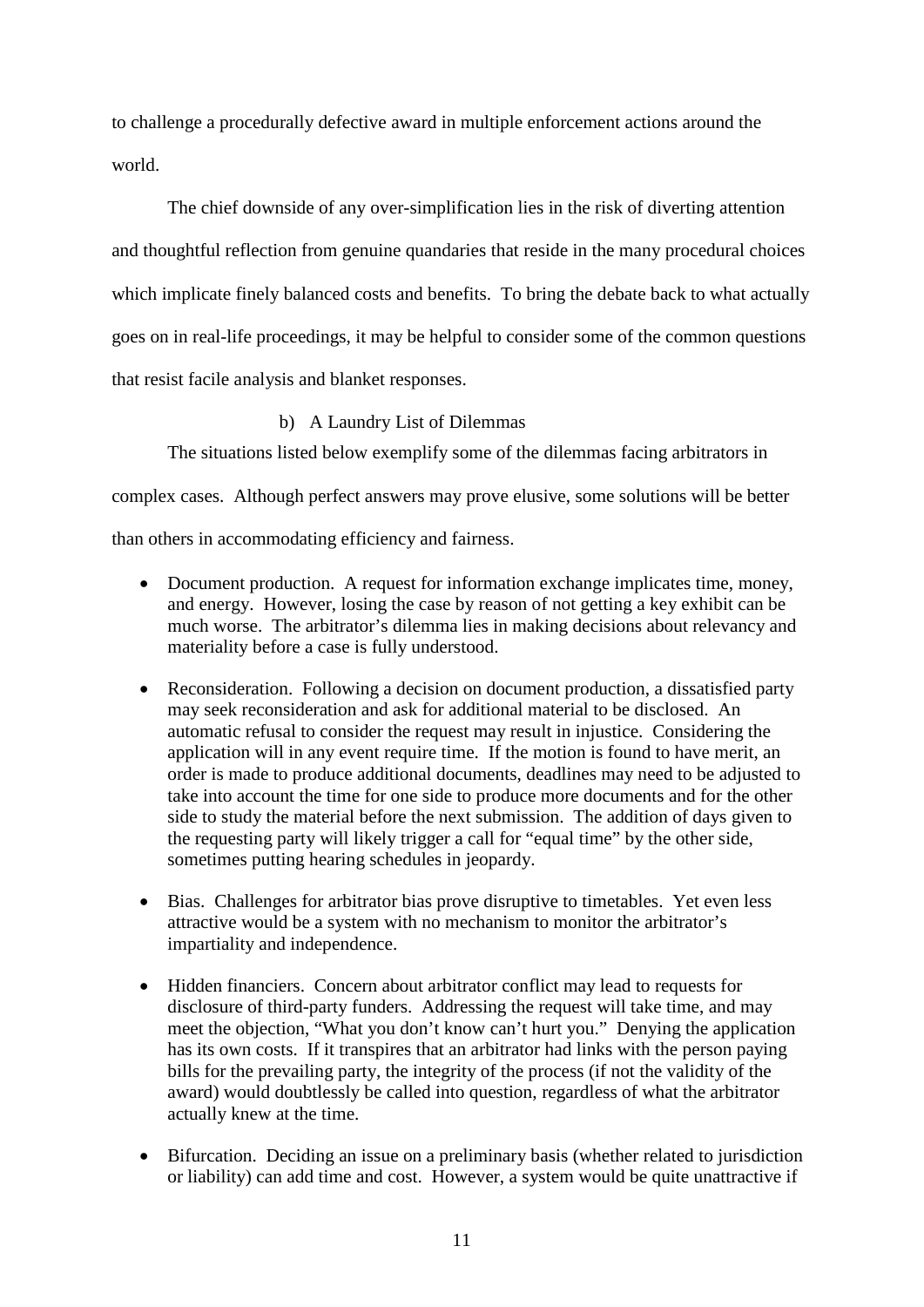respondents were always forced to engage high-priced experts to present testimony before arbitrators who clearly lack authority, or where no breach of contract had occurred. The appropriateness of bifurcating some questions depends on a factspecific analysis, implicating factors that include whether one question will remain so intertwined with another as to make a separate hearing duplicative. Analogous concerns arise with respect to summary judgments (dispositive motions) on questions that can be decided without an evidentiary hearing.

#### c) Institutional Rules

Arbitral institutions often join the chorus of characterizing time and cost as enemies. Yet most institutions recognize the trade-offs inherent in speed and economy. The ICC Rules, for example, require arbitrators "to conduct the arbitration in the expeditious and costeffective manner"[13](#page-13-0) while at the same time imposing at least two additional stages of arbitration: signing of Terms of Reference and scrutiny of an award by the ICC Secretariat.<sup>[14](#page-13-1)</sup>

Most institutional rules impose reasoned awards (which can enhance both rigor and transparency) notwithstanding the time taken to provide explanations of a decision when three arbitrators might disagree on the reasoning even if not on the result.

The International Chamber of Commerce requires "Terms of Reference" on the assumption that an early effort to refine the claims and counterclaims will assist the arbitral process. Yet in many cases, the need to draft such Terms blocks a case from proceeding without time-consuming administrative steps.<sup>[15](#page-13-2)</sup>

The Stockholm Chamber of Commerce rules require a final award within six months from referral of the dispute to the arbitral tribunal, presumably to foster efficiency, even though this deadline normally proves quite out of the question for "big ticket" cases raising

<span id="page-13-0"></span> $13$  Article 22(1) of the ICC Rules of Arbitration.

<span id="page-13-1"></span><sup>&</sup>lt;sup>14</sup> Articles 23(1) and 33 of the ICC Rules of Arbitration.

<span id="page-13-2"></span><sup>&</sup>lt;sup>15</sup> Although an outright refusal of a party to sign the Terms of Reference would lead the ICC to step in and approve the Terms, the delay may be due not to any refusal to participate, but because one side misunderstands the process, or because the ICC differs from the arbitral tribunal on what should be included in the Terms. Article 23(3) of the ICC Rules provides, "If any of the parties refuses to take part in the drawing up of the Terms of Reference or to sign the same, they shall be submitted to the Court for approval. When the Terms of Reference have been signed ... or approved by the Court, the arbitration shall proceed."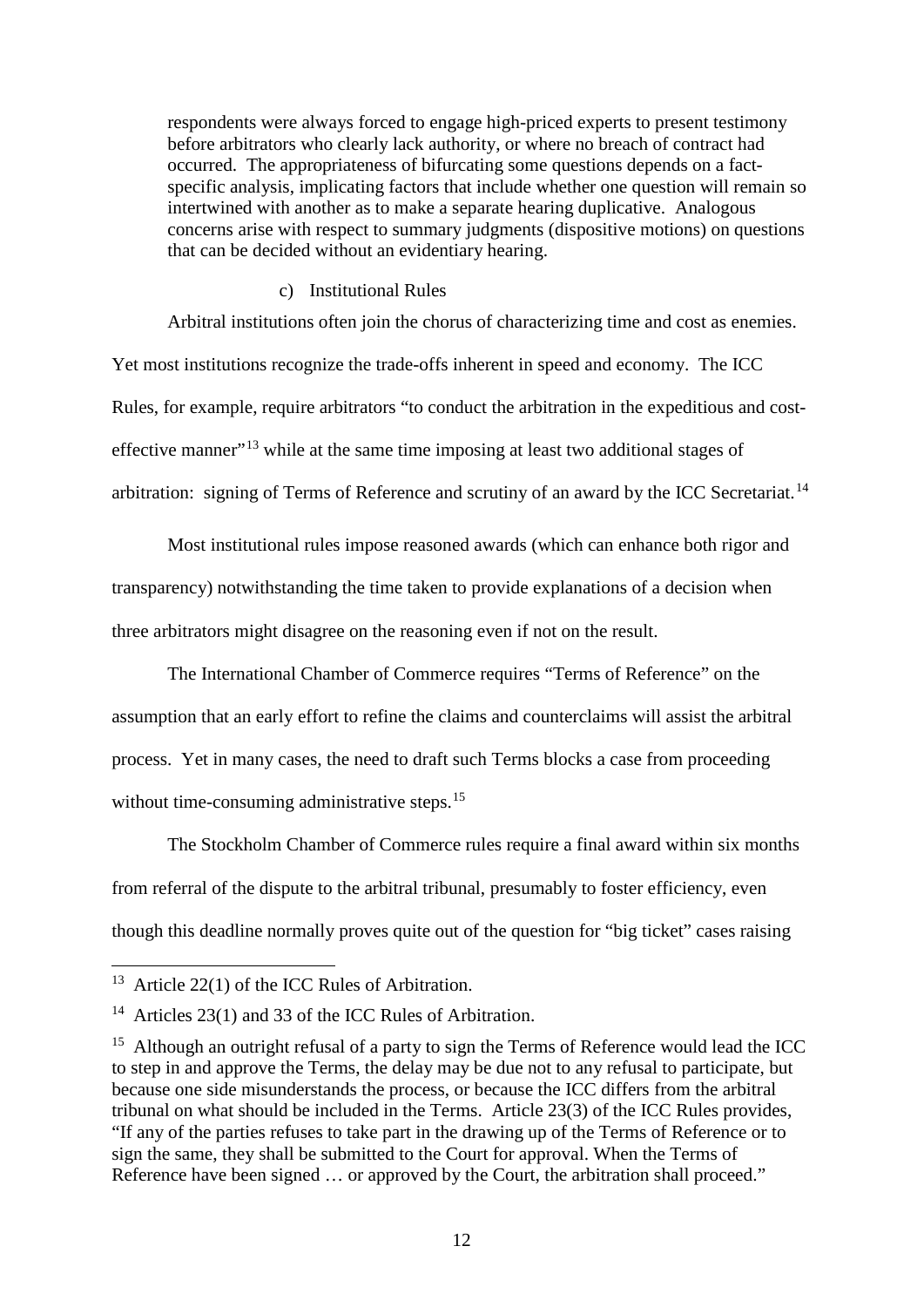complex legal and factual questions.<sup>16</sup> Still the SCC routinely requires the arbitral tribunal and counsel to make a reasoned award for an extension, even when the deadline falls before presentation of evidence or argument.

Some institutions require arbitral awards to be witnessed or notarized. At the same time, from a concern about award enforceability, the institution will deny a three-member tribunal the right to execute an award in counterparts. The result may be an unattainable and contradictory effort to produce an electronic copy of an award for purposes of speed (to meet an enforcement deadline) while at the same time insisting that all three arbitrators execute the same signature page with the same witnesses or notarizations.

<span id="page-14-1"></span><span id="page-14-0"></span>III. The Enforcement Stage

A. The Law of Arbitration

Arbitral awards do not normally become unenforceable simply because they are wrong, or because the process has been long and costly.<sup>17</sup> However, award annulment or non-recognition could be the destiny of an arbitrator's decision reached through proceedings that constituted a serious departure from fundamental rules of basic procedural fairness.<sup>18</sup>

In most modern legal systems, the law of arbitration (as distinct from the specific legal rules applied to decide a particular dispute) comprises statutes, cases and treaties to guide the interaction between arbitrators who decide cases and judges who review awards.<sup>[19](#page-14-5)</sup> This legal structure includes two distinct limbs. First, parties should be held to their bargains

<span id="page-14-2"></span><sup>&</sup>lt;sup>16</sup> Article 37 of the SCC Arbitration Rules.

<span id="page-14-3"></span><sup>17</sup> See, e.g., Federal Arbitration Act § 10; Article 1520 of the French *Code de procédure civile*; Article 52 of the ICSID Convention of 1965.

<span id="page-14-4"></span><sup>&</sup>lt;sup>18</sup> Indirectly of course, sanctions for violation of due process will promote accuracy, by encouraging arbitrators to listen to both sides before deciding, thus augmenting the information available to the decision-making process.

<span id="page-14-5"></span><sup>&</sup>lt;sup>19</sup> International disputes usually implicates more than one jurisdiction and therefore require thoughtful arbitrators to take into account several sets of arbitration laws. In particular, arbitrators may need to reconcile arbitration regimes of the seat of arbitration with the arbitration laws of a country where award's enforcement will be sought.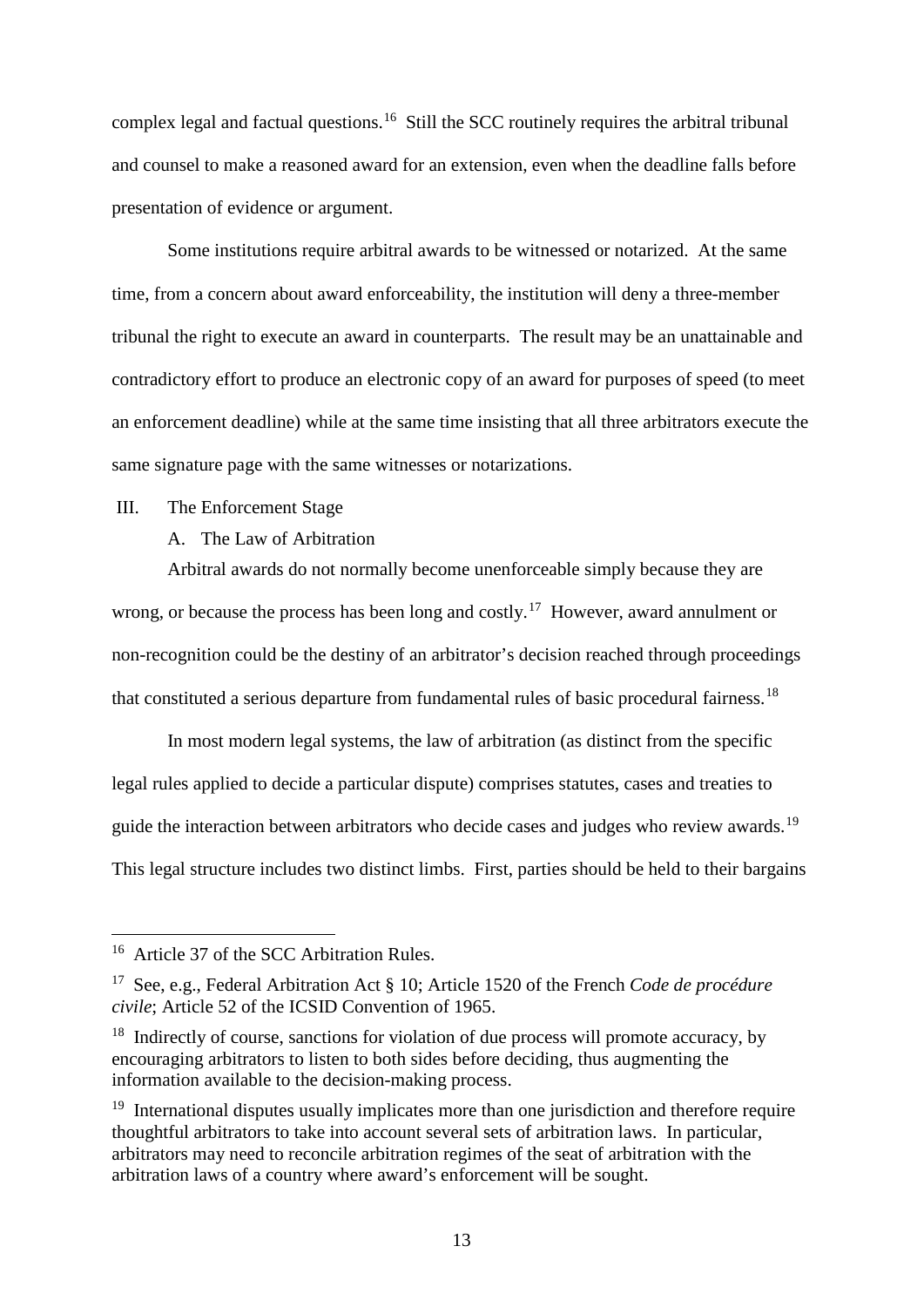to arbitrate. Second, the courts and institutions which enforce the commitment to arbitrate must also monitor the basic integrity of the arbitral process, so as to enhance the prospect that cases will be heard by fair individuals who listen before deciding, stay within their mission, and respect the limits of relevant public policy.

A certain irony exists in penalties for breach of an arbitrator's duty to provide fair hearings. The sanction of award annulment falls not so much on the arbitrator who breached his duty,<sup>[20](#page-15-2)</sup> but rather on the prevailing party which must suffer annulment of an award that implicated a breach of procedural integrity.

B. The Arbitral Seat: Conflict in Action

<span id="page-15-0"></span>The arena of judicial review, in France and in England, provides an opportunity to explore some of the tensions among different duties of an arbitrator. As illustrated below, deciding quickly and cheaply can sometimes run afoul of due process; and fidelity to the parties' contract can occasionally conflict with mandatory norms of an enforcement action.

1. New Theories and Due Process

<span id="page-15-1"></span>In each of the cases discussed below, experienced tribunals sitting in France rendered thoughtful awards that were later vacated because the efficiency of their proceedings failed to provide adequate opportunity for counsel to comment on relevant legal theories.

a) Caribbean Niquel

In 2010, the Paris *Cour d'appel* decided the case of *Caribbean Niquel* v. *Overseas Mining*<sup>[21](#page-15-3)</sup> which implicated the parties' rights to address new legal theories in a context that

pitted the aim of efficiency against the goal of due process. After a Cuban mining venture

had gone sour, arbitrators sitting in Paris awarded the claimant US\$45 million on a theory of

<span id="page-15-2"></span> $20$  Even if they may suffer loss of reputation, offending arbitrators can benefit from immunity notwithstanding having violated their duty of basic procedural integrity. In one case, a sole arbitrator failed to disclose a romantic relationship with the sister of respondent's counsel. Immunity was upheld even though the award had been vacated. See *La Serena Properties* v. *Weisbach*, 186 Cal. App. 4th 893, 112 Cal. Rptr. 3d 597 (Cal. Ct. App. 2010).

<span id="page-15-3"></span><sup>21</sup> La Société Commercial Caribbean Niquel v. La Société Overseas Mining Investments Ltd., Paris Court of Appeals, 1st Chamber, 08/23901, 25 March 2010.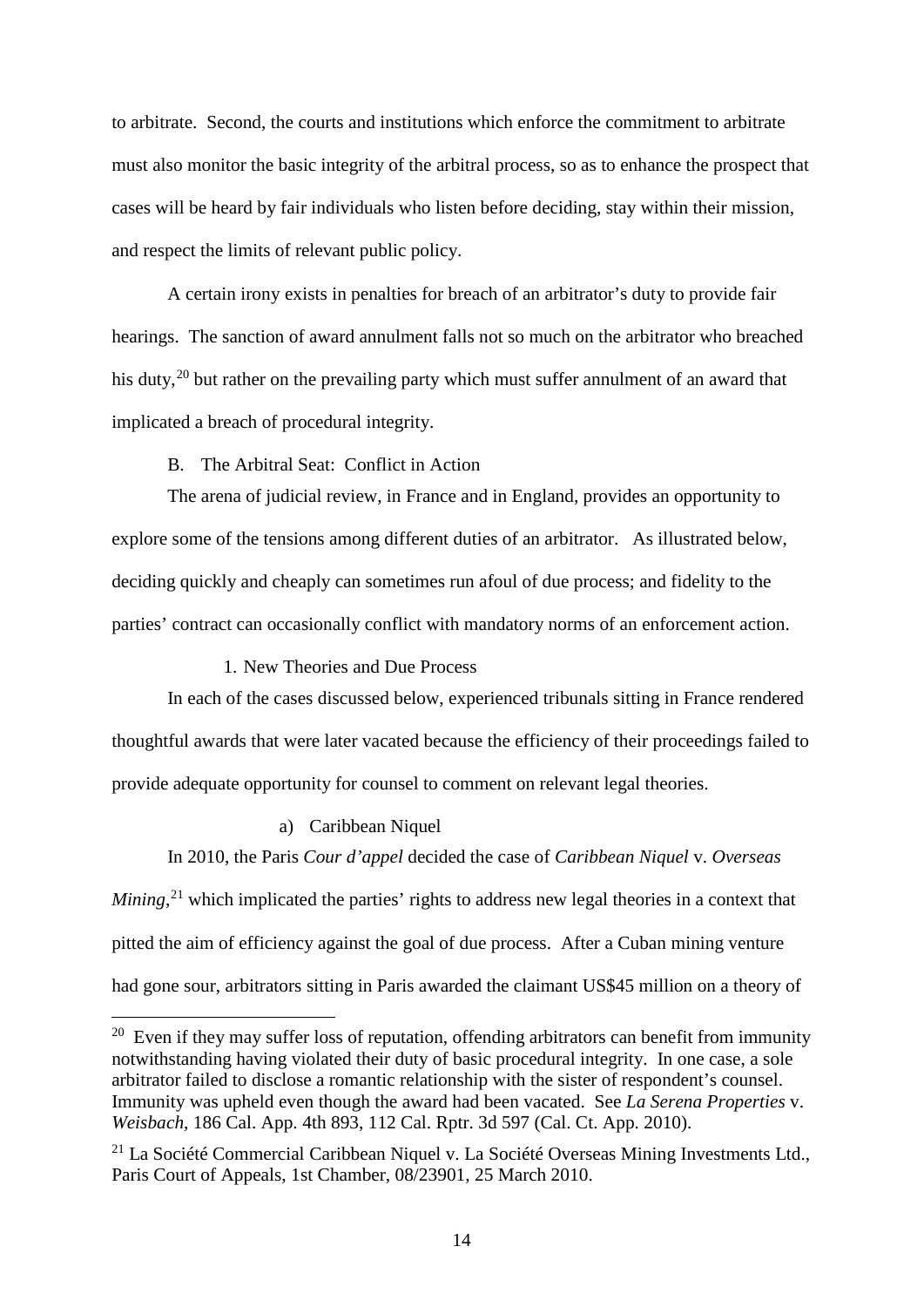"lost chance" (*la perte de chance*), even though the parties had argued a theory of quantum based on lost profits (*le gain manqué*). One can well imagine that arbitrators would not find it satisfying to apply a "lost profits" theory with respect to a mine that had not yet become operative.[22](#page-16-0)

The *Cour d'appel* vacated the award for violation of provisions in the *Code de procédure civile* related to the right to be heard (*principe de la contradiction*<sup>23</sup>) and procedural public policy (*ordre public procédural*).[24](#page-16-2) Although not questioning the assumption that arbitrators know the law (often expressed as *jura novit curia*) the French court found it unacceptable that an award should rest on a method of damages calculation that counsel had not had an adequate opportunity to address.

The decision carries its own problems, providing a stark example of the difficulty faced by arbitrators seeking to balance their various duties, with each alternative likely to spring its own special trap. Imagine that the arbitrators in *Caribbean Niquel*, in the midst of their deliberations, had re-opened the proceedings to set a briefing schedule on the new legal theory of lost chance. There would have been moaning all around about added expense and delay.

Had the tribunal raised with counsel the new theory earlier, the tribunal might have been perceived as lacking even-handedness. The respondent could have said, with some

<span id="page-16-0"></span> $22$  Indeed, the tribunal held that calculating the lost economic benefit was too uncertain, whereas calculating the value of the chance to take advantage of an economic opportunity could "undeniably" be evaluated. The tribunal therefore based the reasoning in its award on the legal theory that the party should be compensated for the economic value of the lost opportunity.

<span id="page-16-1"></span><sup>23</sup> The oft-used term "*principe du contradictoire*" has been memorialized in the *Code de procédure civile* as the "*principe de la contradiction*".

<span id="page-16-2"></span><sup>24</sup> As in force at the time of the *Cour d'appel* decision, these provisions were contained in Article 1502 of the *Code de procédure civile*, which provided *inter alia* as follows: "L'appel de la décision qui accorde la reconnaissance ou l'exécution n'est ouvert que dans les cas suivants: 4° Lorsque le principe de la contradiction n'a pas été respecté; 5° Si la reconnaissance ou l'exécution sont contraires à l'ordre public international." A 2011 decree moved these two clauses to Article 1520 of the state statute, albeit with the same formulation.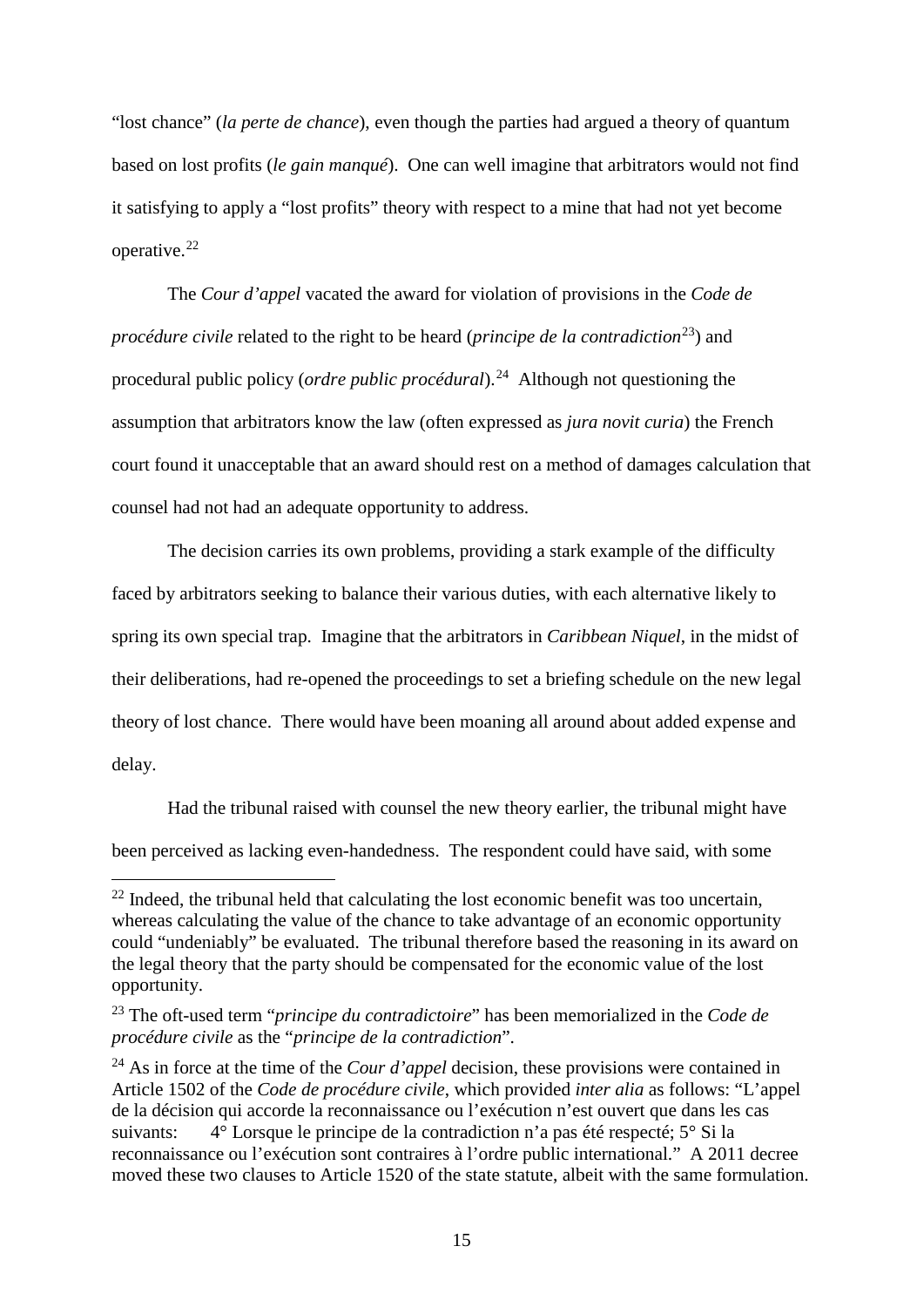justification: "You arbitrators are acting as advocates, signaling that claimant's chances of success will increase with a pleading amended to include new damages theories."

Finally, it would have been equally problematic for the arbitrators to decide the case without consideration of the "lost chance" measure of damages. The tribunal would face the unattractive choice between granting an award simply for lost profits, yielding an incorrect amount, or denying recovery entirely, which would have penalized an otherwise meritorious claim.

An arbitrator's attempt to improve proceedings from one perspective can make things worse from another angle. Enhancing efficiency can reduce fairness and accuracy. To complicate matters further, the concepts of fairness, accuracy, efficiency and enforceability are not monolithic. Each notion includes multiple obligations. Tensions thus exist not only among those four goals, but also within each of the various distinct yet related duties which in practice often compete one with another. As noted, suggesting to counsel an opportunity to address a new legal theory promotes the parties' right to be heard, but perhaps at the expense of exposing arbitrators to a charge of being biased.

#### b) De Sutter v. Madagascar

The tensions within the set of duties guiding arbitrator comportment presented themselves again in France a half-dozen years later, following an award rendered pursuant to the bilateral investment treaty between the Republic of Madagascar and the Belgium– Luxembourg Economic Union. In *De Sutter et al. [v. Madagascar](http://www.italaw.com/sites/default/files/case-documents/italaw7208.pdf)*, an ICC award had been rendered in favor of Belgian textile manufacturers that had suffered damage due to labor strike at the factory, which as it happened accompanied a *coup d'état* in Madagascar.[25](#page-17-0)

<span id="page-17-0"></span><sup>&</sup>lt;sup>25</sup> Cour d'Appel de Paris, Arrêt du 16 Mars 2016, Pole  $1 -$ Chambre 1, RG 14/ 19164. The underlying award had been rendered under the ICC Rules (as permitted by the treaty) by an eminent Paris-based American arbitrator.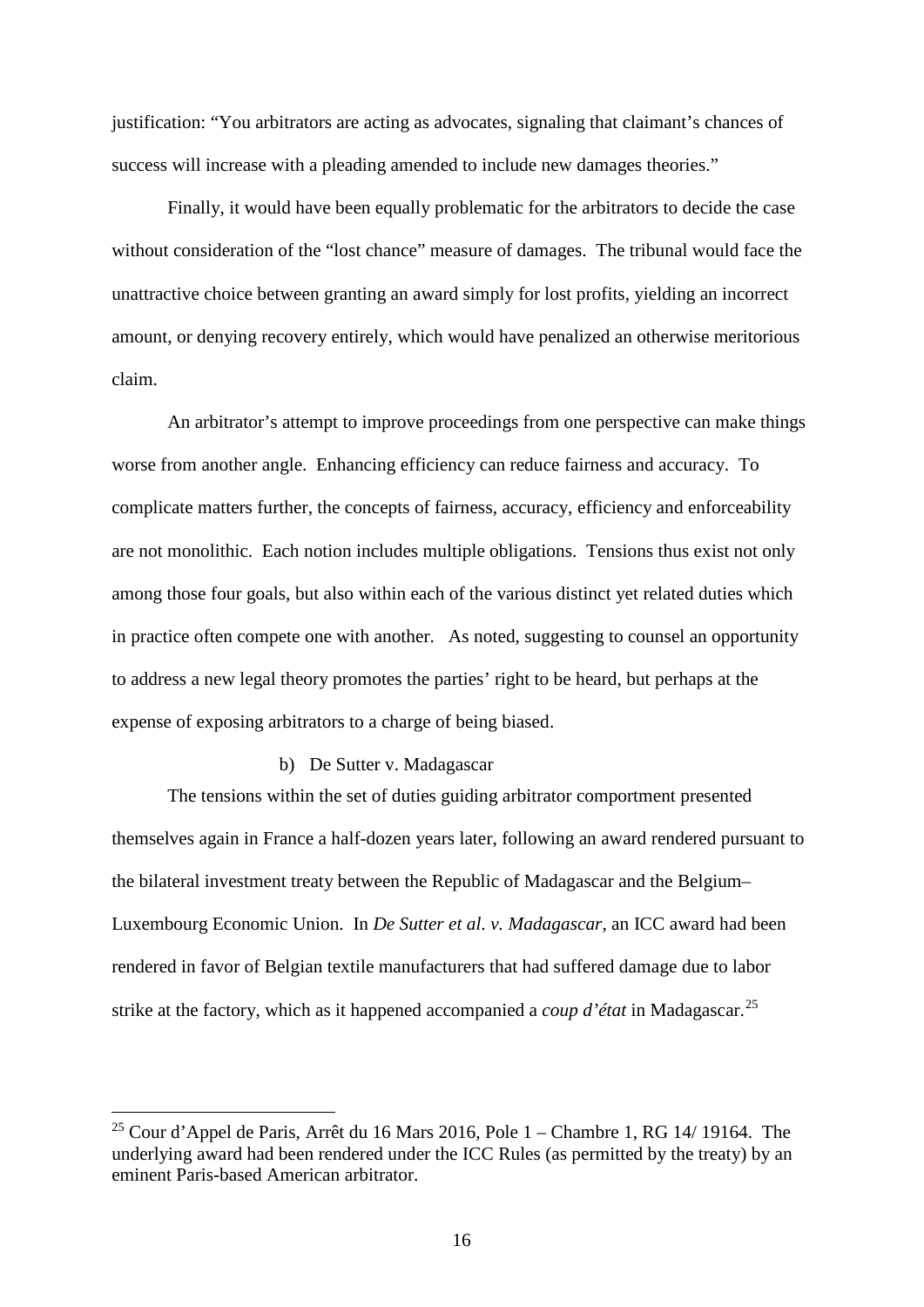When a Madagascar insurer refused to reimburse the investors for the damage, a lower court in Madagascar rendered a judgment in in favor of the Belgian investor, finding the loss covered by the policy as having originated from labor unrest rather than riot of a political nature. Later, the execution of that decision was suspended by Madagascan authorities, triggering the arbitration under the investment treaty, which permitted selection of the ICC Rules to govern the procedure.

According to the sole arbitrator, the Madagascan court's decision to suspend execution of the judgment's execution derived not from the interests of justice, according to applicable law, but because the insurance company was owned by the Madagascar government. Consequently, the treaty had been breached in respect of its third Article, including *inter alia* the duty to accord fair and equitable treatment to investors. So far, so good.

As in *Caribbean Niquel*, the difficulty came in the way the arbitrator characterized damages. The request for capital and interest (the amount granted by the Madagascar court) had been rejected by the arbitrator as outside treaty coverage, given that the underlying claims were still pending and thus precluding expropriation as such.

Under the circumstances, however, the arbitrator ordered payment of an amount equal to interest (at the legal rate in Madagascar) running from the date of the 2012 local court judgment through June 2014, shortly before the award was issued. The arbitrator determined this amount as fair compensation for gain to which claimant had been entitled but was unable to enjoy ("*bénéfice dont PGM n'a pu profiter*") due to the suspension.

The Paris *Cour d'appel* vacated the award pursuant to Article 1520(4) of the French *Code de procédure civile* which as mentioned earlier addresses breach of the right to be heard, referred to as *principe de la contradiction* in the French text. Through a multitude of those clauses which provide such difficult reading for common law jurists, each introduced

17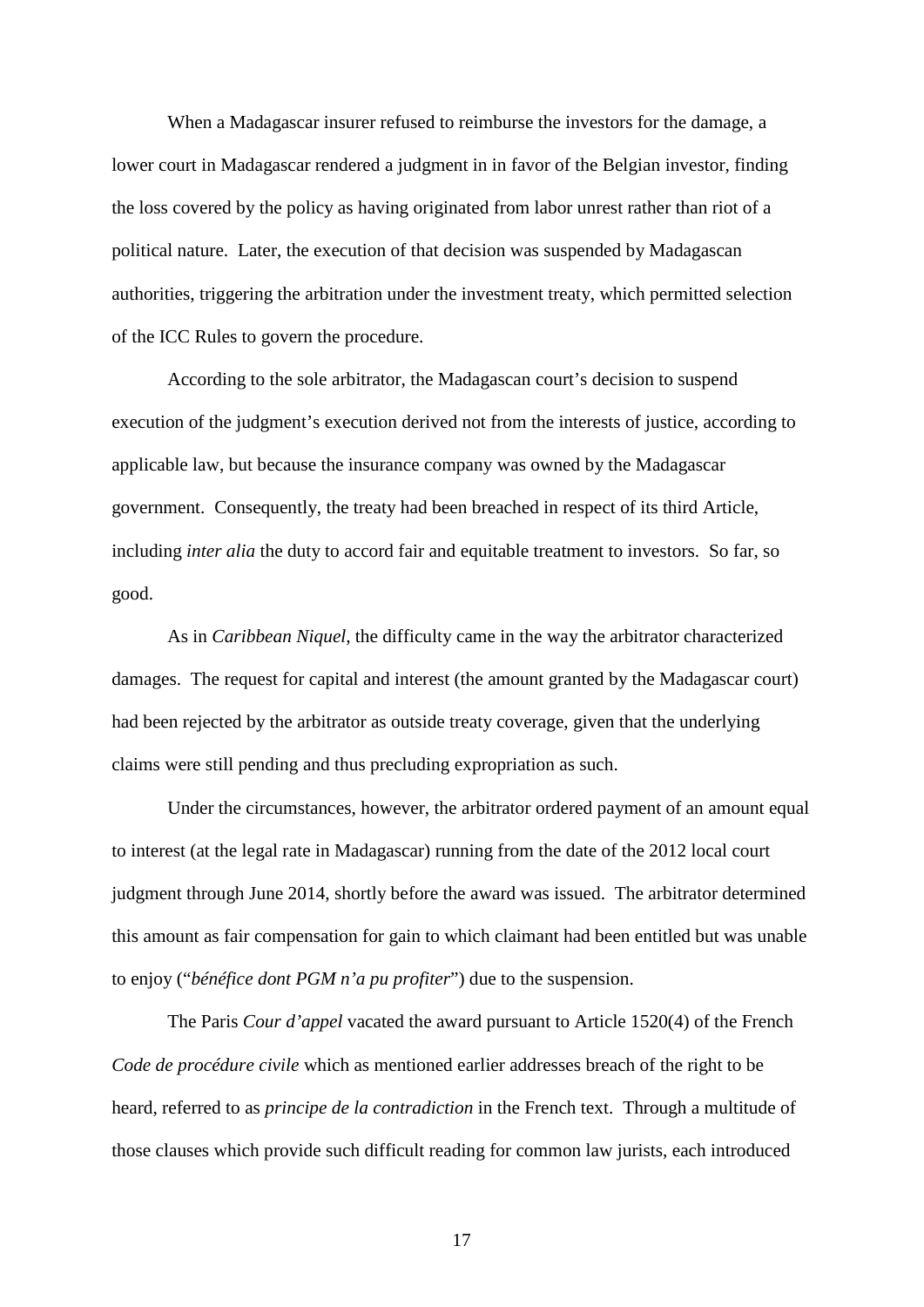by the rhetorical device *considérant que* ("considering that"), the Court seemed to reason that the arbitrator could not, without inviting comment by counsel, substitute an amount of damages during the period of suspension in Madagascar for the sum actually requested by the claimants.[26](#page-19-1) 

Contrary to what William Shakespeare suggested about a rose by any other name smelling as sweet,  $27$  allocation of the interest under a different label (in substance taken from the claimants' original request) was deemed unsatisfactory to the reviewing French court. The case underscores the frequent overlap between a simple mistake (normally unreviewable under modern arbitration statutes) and matters of due process, with the latter (like excess of authority) remaining grounds for annulment.

2. Cost Allocation and Contract Terms

<span id="page-19-0"></span>To explore how one set of arbitral duties may collide with another, few examples serve better than the norms for cost allocation in England, which in some instances prove at odds with fidelity to the parties' agreement, as well as the requirements for award enforcement in other fora.

The 1996 English Arbitration Act invalidates pre-dispute agreements to allocate arbitration costs "in any event".[28](#page-19-3) In advance of the dispute, parties may not by contract forbid an arbitrator from taking into account who won and who lost when allocating costs.<sup>[29](#page-19-4)</sup>

<span id="page-19-1"></span><sup>&</sup>lt;sup>26</sup> The total amount requested by claimant initially had come to approximately  $\bigoplus$ .8 million, while the interest element (characterized as "*bénéfice*" in the award) came to €691 thousand.

<span id="page-19-2"></span> $27$  William Shakespeare, Romeo and Juliet, Act II, Scene 2.

<span id="page-19-3"></span><sup>&</sup>lt;sup>28</sup> Section 60, Arbitration Act of 1996: "An agreement which has the effect that a party is to pay the whole or part of the costs of the arbitration in any event is only valid if made after the dispute in question has arisen." Section 61 goes on to set forth the general principle that "costs should follow the event except where it appears to the tribunal that in the circumstances this is not appropriate in relation to the whole or part of the costs". This standard, however, is made subject to the parties' agreement otherwise, which in context with Section 60 would be an agreement after the dispute has arisen.

<span id="page-19-4"></span> $29$  To be clear, the statute does not impose the English "costs follow the event" rule in all events, but simply invalidates pre-dispute attempts to eliminate the arbitrator's discretion to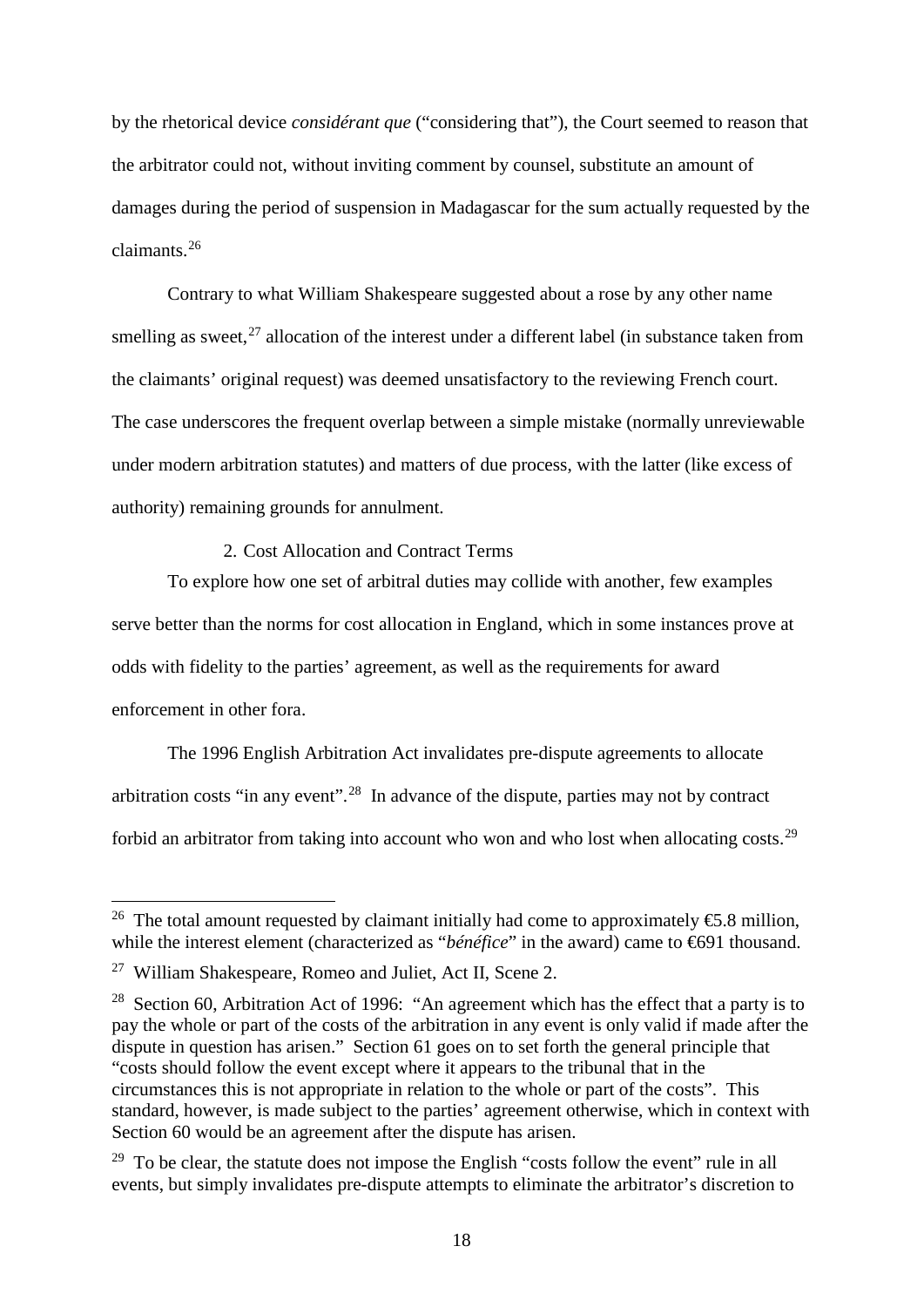The provision casts a wide net, serving not only as an anti-abuse mechanism to prevent 'youpay-in-any-event' clauses from discouraging claims by weaker parties, but also catches otherwise reasonable arrangements among sophisticated business managers.

Promoting award enforceability by complying with English law remains a problematic proposition in an international case. Consider what an arbitrator should do in the following situation.

The parties have decided to arbitrate in England, but also subjected their contract to the law of New York. The contract contains an explicit provision that in any arbitration the two sides will split arbitrator compensation on a 50/50 basis. Even more significant from a financial perspective, the agreement says each side covers its own arbitration-related legal expenses.

Flouting clear contract language on cost allocation would comply with English law.<sup>[30](#page-20-0)</sup> However, to disregard the contract, which requires each side to bear its own expenses, might well (and not unreasonably) appear as an excess of authority to a New York court called to enforce an award costs. Disregard of contract terms would also be less than appealing from the perspective of accurate implementation of the parties' agreement.<sup>31</sup>

consider who won and who lost in fixing obligations for items such as attorneys' fees and amounts paid to the arbitrators and the arbitral institution.

-

<span id="page-20-0"></span><sup>30</sup> Presumably, Section 68 of the 1996 Act ("serious irregularity causing substantial injustice") permits judicial action to correct an arbitrator's failure to respect Section 60.

<span id="page-20-1"></span> $31$  A landmark decision of the U.S. Supreme Court implicated a similar dilemma, albeit with respect to substantive norms rather than procedure. See Mitsubishi Motors v. Soler Chrysler-Plymouth, 473 U.S. 614 (1985). An agreement involving a Japanese auto manufacturer and an American dealer provided for application of Swiss law by arbitrators in Japan, a choice explained by the existence of a Swiss affiliate of a joint venture company in the distribution chain. Ordering arbitration, the Court warned that American antitrust law must be considered in connection with any counterclaim, despite the contractual choice-of-law clause. *Mitsubishi* footnote 19 suggests a 'prospective waiver' doctrine that would invalidate choiceof-law agreements that operated to waive a right to pursue American remedies. Moreover, the so-called "second look" doctrine in *Mitsubishi* warned that American courts would exercise their power at the award enforcement stage to "ensure that the legitimate interest in the enforcement of the antitrust laws [of the United States] had been addressed".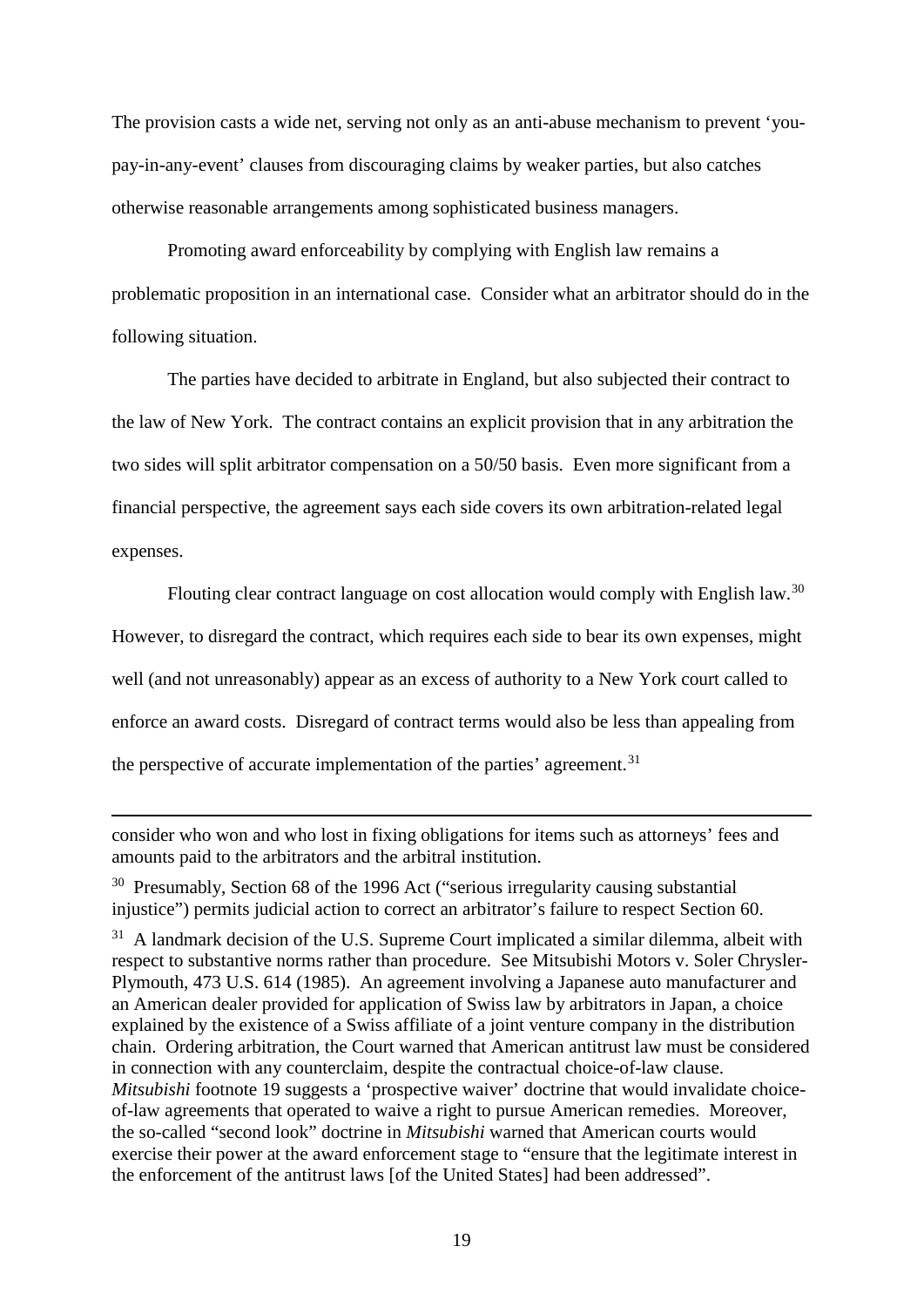What is a conscientious arbitrator to do? Remain faithful to the parties' agreement? Respect the procedural law at the arbitral seat? Or look to the laws to be applied by the enforcement court in New York? Occasionally, nuanced approaches to award may provide an exit from this particular quandary. However, the dilemma demonstrates again how the achievement of counterpoise among rival goals remains an enduring challenge of arbitration policy and practice.

#### <span id="page-21-0"></span>IV. Good Practices

In arbitration, the elusiveness of counterpoise among rival goals should not be surprising. Vigorous discussion also exists on the optimum way to conduct court proceedings, both on a comparative level (considering different national systems) and as between positions taken by different scholarly camps and judicial circuits in a single country.

<span id="page-21-3"></span>To take an illustration, arbitrators often struggle with the wisdom of granting "dispositive motions" (equivalent to "summary judgment" in some legal systems) dismissing a claim at the outset of an arbitration pursuant to a preliminary ruling, without full consideration of testimony. [32](#page-21-1) Such applications may be permitted pursuant to the express or implied terms of institutional rules,  $33$  and on occasion pursuant to the terms of the parties' agreement.[34](#page-21-3)

<span id="page-21-1"></span> <sup>32</sup> See e.g., Bucheit Int'l Ltd. v. Overseas Private Inv. Corp (OPIC), AAA Case No. 50T 195 00361 03 (2004), with a summary judgment motion granted under AAA Commercial Rules Article 30(b). See Robert O'Sullivan, "Motion Practice in Arbitration", in *International Commercial Dispute Resolution*, 39 INT'L LAWYER 235, at 239–41 (Mark A. Garfinkel ed. 2005). See also James H. Carter, Dispositive Motions in International Arbitration and the Role of U.S. Court, in INTERNATIONAL ARBITRATION: CONTEMPORARY ISSUES 39 (24th Sokol Colloquium, Univ. Virginia, ed. J.N. Moore 2013).

<span id="page-21-2"></span><sup>&</sup>lt;sup>33</sup> See e.g., AAA Commercial Arbitration Rules, Article 30(b), providing that an arbitrator, exercising his or her discretion [may] direct the parties to focus their presentations on issues the decision of which could dispose of all or part of the case. Compare 2012 ICC Arbitration Rules providing that "in order to ensure effective case management, the arbitral tribunal, after consulting the parties, may adopt such procedural measures as it considers appropriate, provided that they are not contrary to any agreement of the parties." See also 2014 LCIA Rules Article 14.4 a duty to adopt procedures suitable to the circumstances of the arbitration,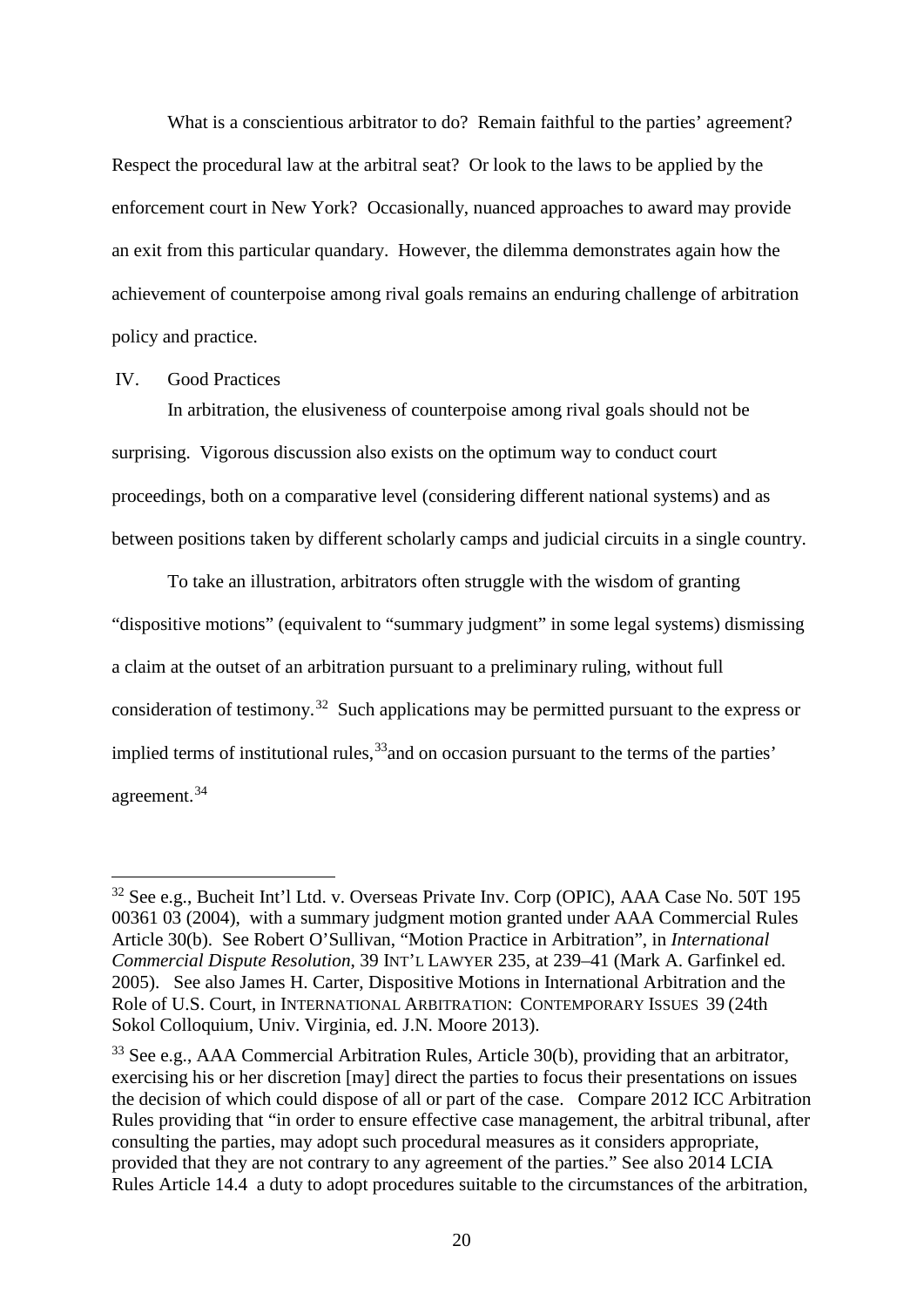The appropriateness of ending the arbitration before a full hearing will depend on the factual configuration of the case.<sup>[35](#page-22-0)</sup> In some instances, the equivalent of a summary judgment rule in arbitration may have unintended consequences, adding rather than reducing  $cost<sup>36</sup>$ 

In national court proceedings, analogous questions arise about when to allow claims

to be dismissed early in the proceedings. The questions usually work themselves out in

connection with broader policy discussions by legislatures or courts about litigation costs and

avoiding unnecessary delay and expense, so as to provide a fair, efficient and expeditious means for the final resolution of the parties' dispute.

-

<sup>34</sup> See decision Travis Coal Restructuring Holdings LLC v Essar Global Fund Limited, [2014] EWHC 2510 (Comm), involving an application to enforce in London an award made in New York, opposed in part on the grounds that the arbitrators had exceeded their authority in making an award pursuant to a request for summary judgment. The opinion by Mr. Justice Blair noted *inter alia* that the relevant contract provided that "the arbitrators shall have the discretion to hear and determine at any stage of the arbitration any issue asserted by any party to be dispositive of any claim or counterclaim, in whole or part, in accordance with such procedure as the arbitrators may deem appropriate, and the arbitrators may render an award on such issue."

<span id="page-22-0"></span><sup>35</sup> In Travis Coal (*infra*), the court went into detail on the facts of the dispute, which implicated a complicated share purchase transaction, with a guarantee of the sale purchase price contained an ICC arbitration clause providing for proceedings seated in New York. After failure to make payments, an arbitral tribunal issued an award in favor of the beneficiary of the guarantee. Although ultimately adjourning the enforcement action pending resolution of an annulment motion before courts in New York, the learned judge expressed serious doubts about success of the application to vacate. He noted that in fact the arbitral tribunal had moved beyond a simple summary judgment process, and actually heard testimony on key questions of fraud. The court also emphasized the context of the case, citing the award, "As a commercial center, New York is even more rigorous in expecting that parties that have given a written guarantee of performance – in which they waive certain defenses and disclaim certain subjects of reliance – will promptly honor their commitments"

<span id="page-22-2"></span><span id="page-22-1"></span><sup>36</sup> In 2006 the ICSID Arbitration Rules were amended to add provision for a preliminary objection that a claim is "manifestly without legal merit". Doubtlessly intended to make proceedings more efficient by allowing a hopeless case to be put to rest early, some observers express concern that the rule encourages Respondent's to file such complaints as a matter of course, inserting an unnecessary procedural step. Article 41(5), ICSID Arbitration Rules.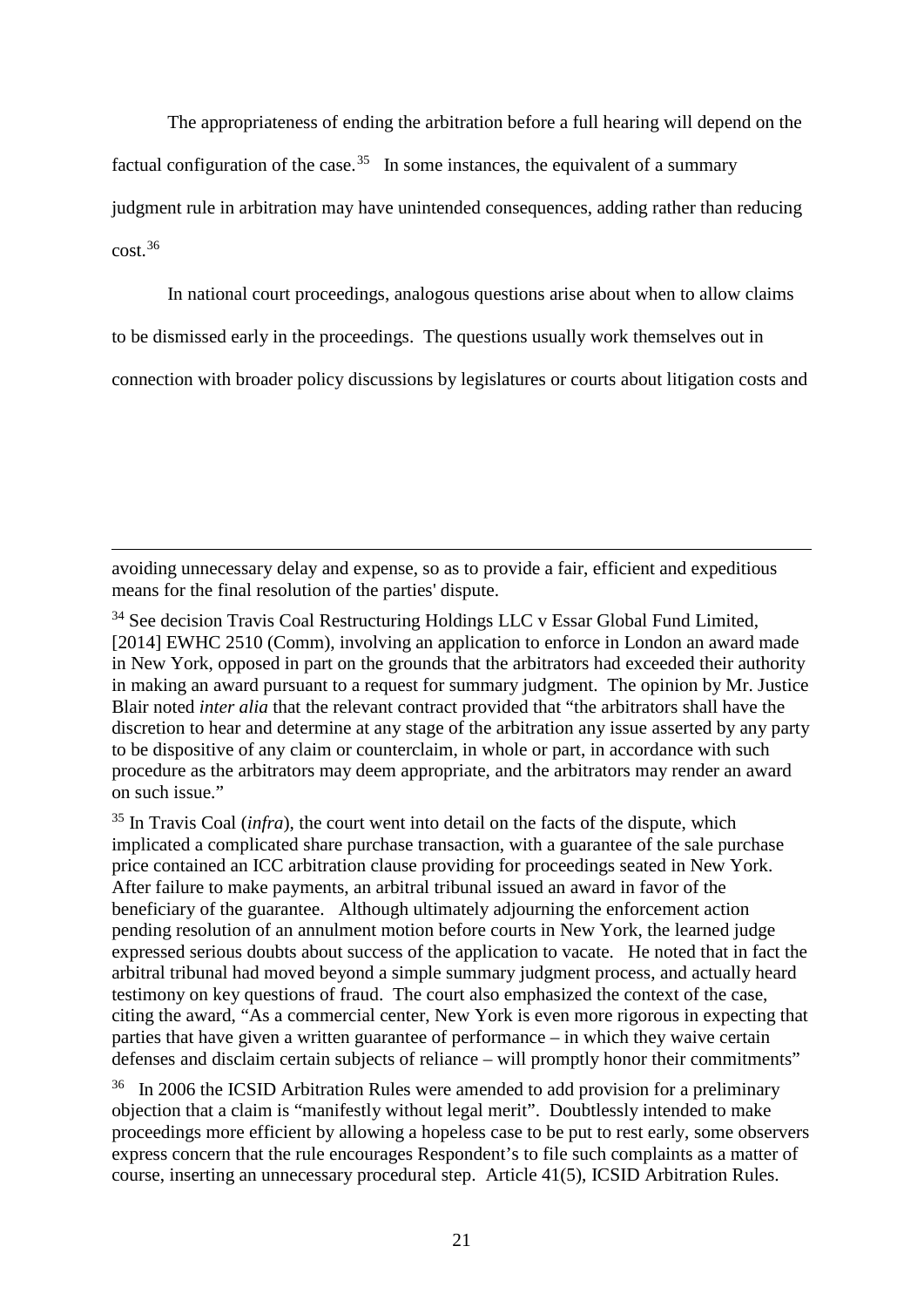social justice. Some legal systems authorize summary judgment for specific types of transactions, particularly with respect to financial instruments.[37](#page-22-2) 

The stakes may differ as between judicial and arbitral proceedings, since court judgments remain appealable on the substantive merits of the decision, while arbitration awards normally do not. Thus the results of "getting it wrong" may prove more dramatic for an arbitrator's decision than for that of a judge.

In some legal systems, deeper social and economic issues work themselves into what at first blush appear to be relatively formalistic pleading requirements, particularly with respect to rules on dismissal of complaints for failure to state a claim. Standards have fluctuated with respect to rival concern about litigation expense, on the one hand, and access to justice, on the other.

Liberal federal practice in the United States long allowed "notice pleading" under which courts allowed an action to proceed as long as the trial judge could construe a complaint to state some semblance of a case.<sup>38</sup> Later, experience with the high cost of discovery led the U.S. Supreme Court to raise the bar by interpreting the law to require enough facts to state a claim to relief "plausible on its face."<sup>39</sup> The approach was later

 <sup>37</sup> See e.g., French Nouveau code de procédure civile (NCPC), Art. 1405 (2) (formerly Code de commerce , Art. 641), granting French courts the power to issue a payment order (*injonction de payer*) with respect to promissory notes and other negotiable instruments.

<sup>8</sup> For an analysis of factors that explain

<span id="page-23-0"></span> $38$  Under Rule 8(a)(2) of the Federal Rules of Civil Procedure, a complaint need include only "a short and plain statement of the claim showing that the pleader is entitled to relief". The U.S. Supreme Court once construed this rule to preclude complaints from being dismissed "unless it appears beyond doubt that the plaintiff can prove no set of facts in support of his claim which would entitle him to relief." Conley v. Gibson, 355 U.S. 41 (1957).

<span id="page-23-1"></span><sup>39</sup> Twombly v. Bell Atlantic Corp, 550 U.S. 544 (2007) involved a putative class action for alleged market allocation by cable companies in violation of American competition law. The mere fact of competitors acting in the same fashion ("conscious parallelism") would normally be insufficient to state a claim for violation of the Sherman Act. Some "plus factor" must indicate an anti-competitive agreement. In *Twombly*, the Second Circuit Court of Appeals held the complaint could not be dismissed unless "no set of facts" would permit plaintiffs to demonstrate collusion rather than coincidence. The U.S. Supreme Court reversed, citing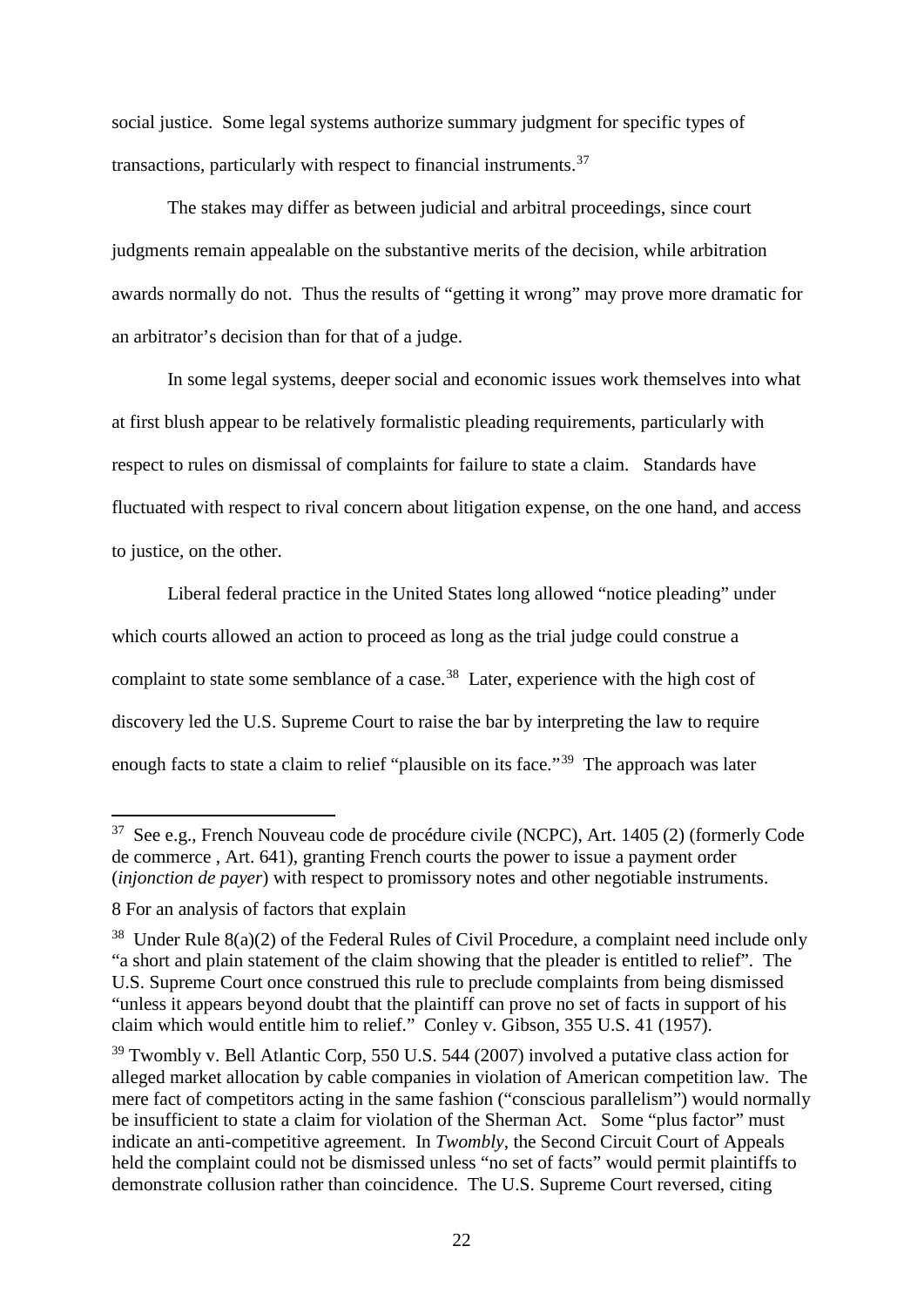refined to require courts in essence to apply their experience to screen out weak claims, a task that sometimes carries political overtones.[40](#page-24-1) 

Whether conducted by courts or by arbitrators, decisions on dispositive applications and motions to dismiss claims will usually elude "black letter" rules. Instead, such measures put a premium on understanding the nuances of how procedural principles interact with rival concerns about cost and justice.

<span id="page-24-0"></span>V. Counterpoise and Common Sense

-

An oft-quoted line from the philosopher Francis Bacon suggests, "If a man will begin with certainties, he shall end in doubts; but if he will be content to begin with doubts, he shall end in certainties."[41](#page-24-2) Careful observers will note how the proposition proves overbroad in both its limbs. Some individuals end their intellectual pilgrimages as self-assured as they began, while others retain doubts all along the way.<sup>[42](#page-24-3)</sup>

Despite its extravagant nature, the aphorism points to the rewards of a healthy humility (close cousin of doubt), which in arbitration as elsewhere often enhances sound

<span id="page-24-2"></span><sup>41</sup> Francis Bacon, OF THE PROFICIENCE AND ADVANCEMENT OF LEARNING, DIVINE AND HUMAN (1605). The careful reader will note the shift from "will" to "shall" in each half of the sentence, perhaps suggesting that wilful insistence on being right ultimately leads to selfdoubt, while an intentional openness to ideas yields confidence in the end.

<span id="page-24-3"></span><sup>42</sup> Some people seem to finish their intellectual pilgrimage as self-assured as they start, while others remain invariably confused by doubts, with little progress along the way.

concerns about litigation expense which required a pleading of enough facts to state a claim that is "plausible on its face."

<span id="page-24-1"></span><sup>&</sup>lt;sup>40</sup> *Twombly* was followed by Ashcroft v. Iqbal, 556 U.S. 662 (2008), where a detainee's complaint was dismissed for failed to plead sufficient facts to state a claim for purposeful discrimination. A Pakistani Muslim claimed mistreatment while held for terrorist connections after improperly obtaining a Social Security number. Following release, the detainee alleged racial and religious bias by the FBI Director and former U.S. Attorney General, seeking relief for violations of various Constitutional rights. In a 5-4 decision, the U.S. Supreme Court reversed a lower court decision refusing to dismiss the claim. The Court found a plausible explanation for the detention, other than purposeful targeting of Arabs and Muslims. According to the Supreme Court majority, a non-discriminatory aim to detain illegal aliens with terrorist connections might, in the post-9/11 world, produce a disparate but incidental impact on Arabs and Muslim. This alternative explanation meant that the complaint failed to plead sufficient facts to state a claim for purposeful discrimination.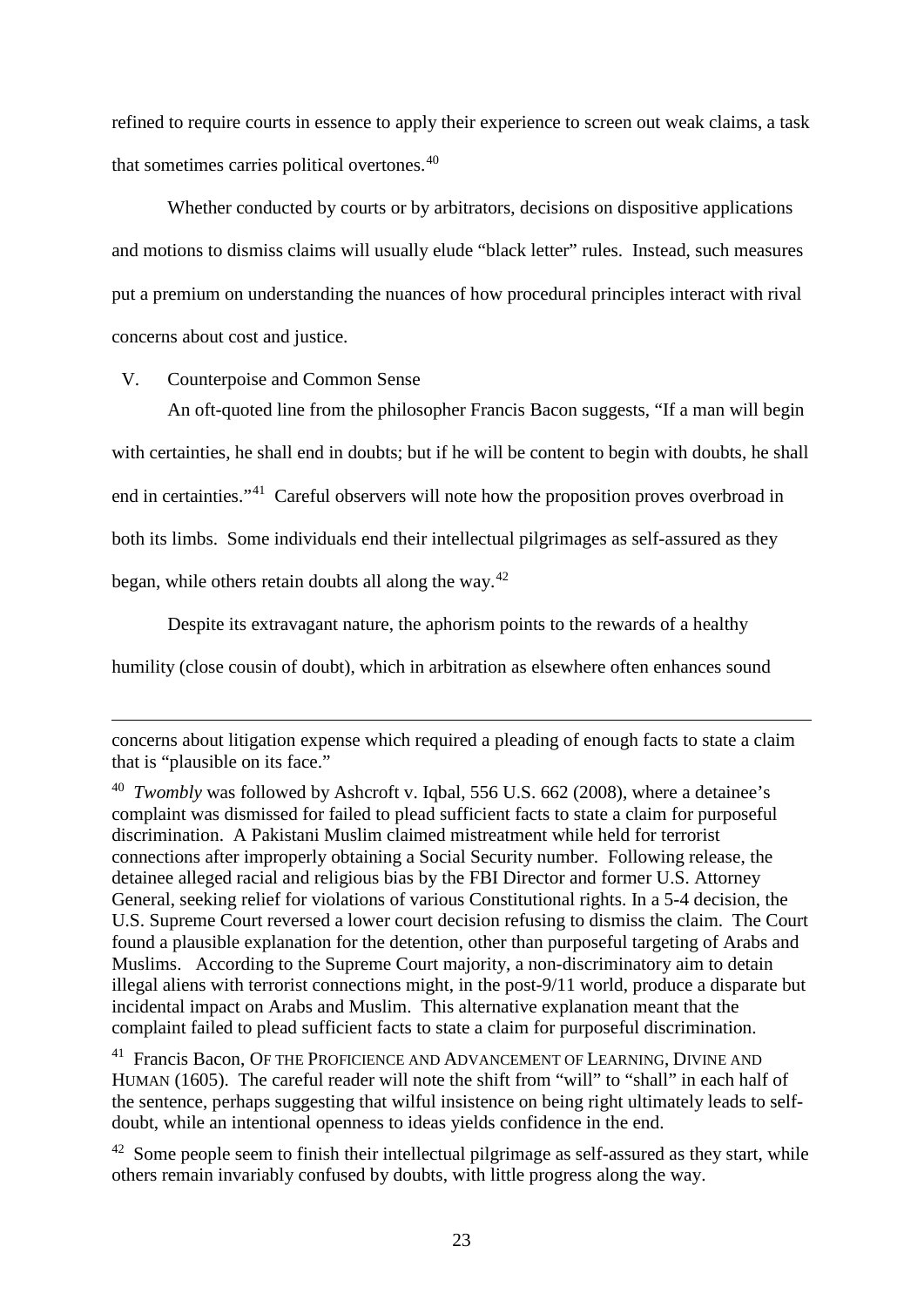analysis. In the real-life drama of arbitration, tensions among legitimate adjudicatory aims often resist facile resolution. While some solutions may be better than others (and some doubtless worse), finding an optimum path often proves easier after acknowledging that no trail will be perfect. Usually it proves healthier to speak of "good ways" to do things, rather than to assert "best practices" commending themselves across the board.

Hearing additional testimony may enhance fairness at the expense of speed and economy. An arbitrator's suggestion that counsel consider a new legal theory might promote an accurate result, but at the risk of creating perceptions of arbitrator bias. Willingness to reconsider discovery rulings could yield helpful documents, while at the same disrupting a delicate briefing timetable and jeopardizing hearing dates.

Beginning with too much certainty about procedural questions, some arbitrators (like some scholars, judges, lawyers and list-serve pundits) may later find themselves blindsided by facts indicating a different direction of analysis. An affirmation that some conclusion "surely must be the case" can add rhetorical punch, but at the cost of producing an astigmatic vision of costs and benefits. Particularly in international arbitration, more than one path may prove useful to resolve a procedural dilemma.

In some instances, one course of conduct commends itself over alternatives. In other cases, rivalry among various goals may prove more troublesome, with competing options neither better nor worse than one another, just different. Compromise and open-mindedness, more than dogma or ideology, usually remain the touchstone for sound counterpoise among aspirations to accuracy, fairness, efficiency and enforceability,<sup>[43](#page-25-0)</sup> with good judgment rather than cleverness proving the hallmark of an effective arbitrator.

<span id="page-25-0"></span><sup>&</sup>lt;sup>43</sup> For perspectives with an alternative emphasis, see RICHARD WEISBERG, IN PRAISE OF INTRANSIGENCE: PERILS OF FLEXIBILITY (2014); William W. Park *Arbitration's Protean Nature: The Value of Rules and the Risks of Discretion* (2002 Freshfields Lecture), 19 ARB.